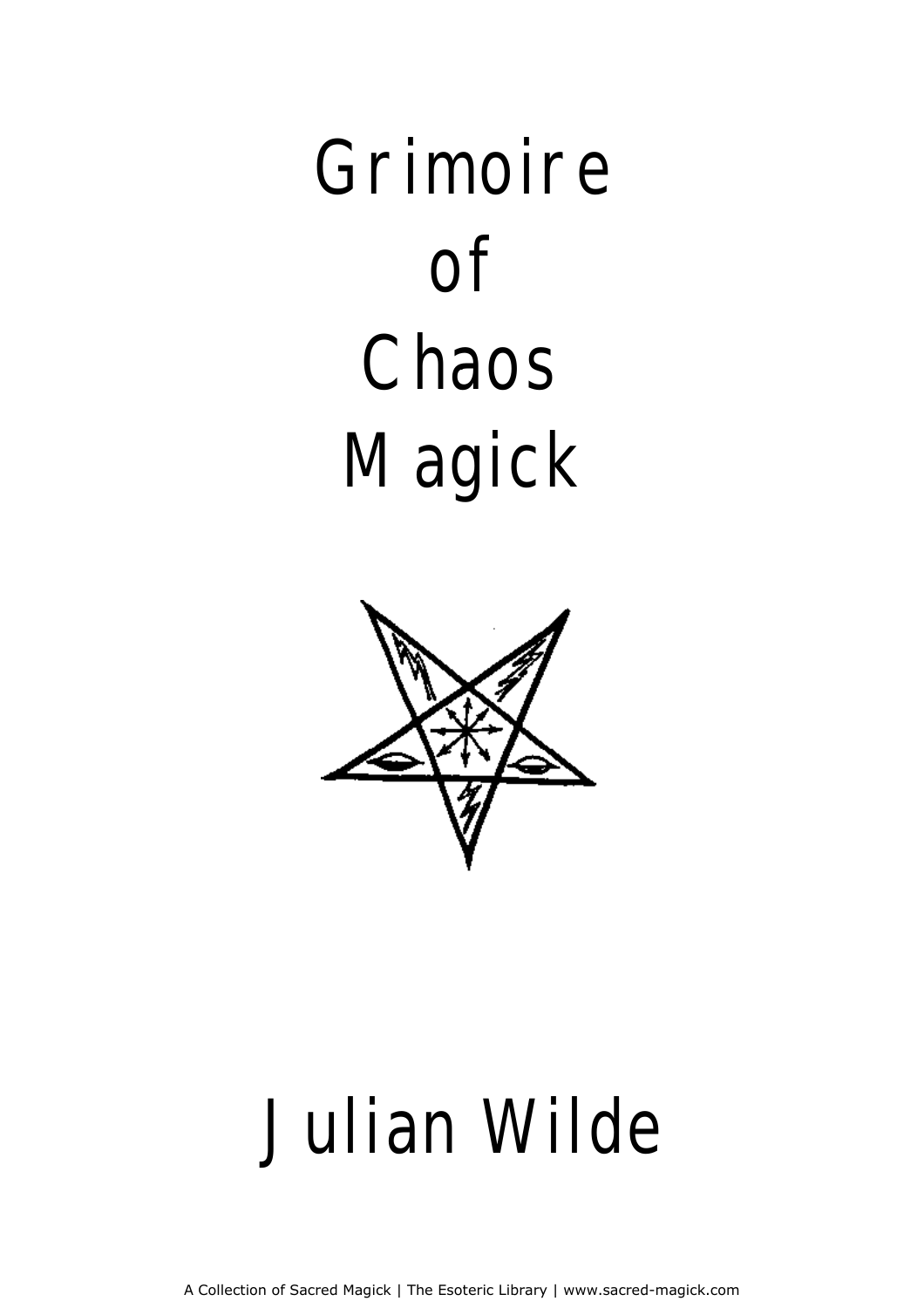The Grimoire of Chaos Magick, by Julian Wilde. Originally published by Sorcerer's Apprentice Press. Electronic version by Phil Legard, 1999.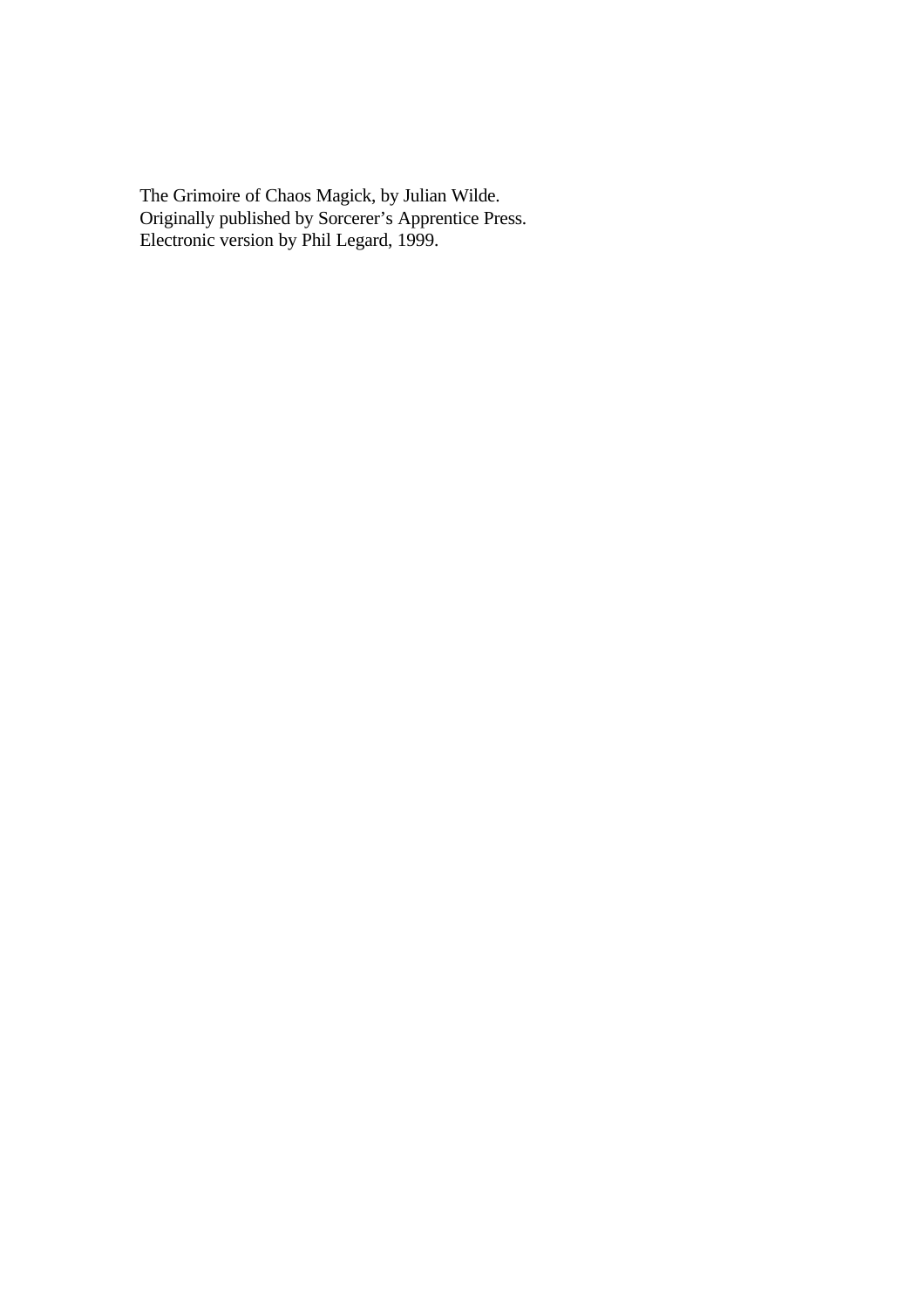## A PRIMING - foreward

The purpose of this book/manual is solely to aid the reader in his/her unfolding/developing/inner growth/individuation. This magickal process must inevitably be accompanied by some pain, doubt and disillusionment. We have endured (but so far SURVIVED!) years of conditioning and repression and to break free from this protective but limiting shell is an act of courage and perhaps for some of us, an act of desperation.

Modern life, as lived by most of us, seems to conspire against our being 'awake'. The robotic self, originally evolved as a necessary/defensive element of human consciousness, has now become almost too efficient, assuming more and more authority and allowing us to sleep far more than is 'good' for us, for instance, to drive a car adequaely whilst engaged in conversation. Difficulties arise when the robot begins to operate where/when it is not necessary/appropriate, undermining free will and narrowing our choice of alternative attitudes/decisions/actions.

It is time we awake to our own ignorance. By injecting energy into our perceptions and learning to assimilate the increased feedback we may confidently expect from such an act of positivity/commitment, we are able to penetrate more deeply/participate more fully in/to living situations.

To always rule, rather than to be ruled by, the robot, to constantly maintain one's high level or attentiveness, is virtually impossible. One split-second of inattention and we may find ourselves floundering once more in habitual/pre-programmed modes of attitude/communication/action. It can prove enormously difficult throughout even one lengthy conversation to never slip into some half-hearted agreement or skate over irksome/uninteresting points until some new/random phrase re-kindles our flagging concentration. When reading books we often selectively skip passages or even whole chapters when the contents fail to stimulate us sufficiently (or fail to confirm our prejudices/mental fore-closures).

These tendencies, though minor in their manifestation, are symptomatic of our incredible reluctance to really PAY ATTENTION - to information around us, to other people, even to ourselves (what our bodies, minds or feelings are trying to tell us) and yet a high level of inner attention is essential for the great magickal work, whether you call the goal of that work enlightenment, liberation or inner growth.

It seems that to achieve this necessary high level of awareness  $(= \text{balance} = \text{being}$ centered) one must have a motive (sincere desire for wisdom/power/freedom), something at stake (sanity/self-esteem/emotional independence) or simply a passion for/an obsession with the unfolding of the self/self-programming/magickal experiences etc. As one enlightened master once remarked, "By passion is the world bound, by passion it may be released." Motive however is not enought - one also needs methods, practical techniques for changing, sharpening and directing awareness. These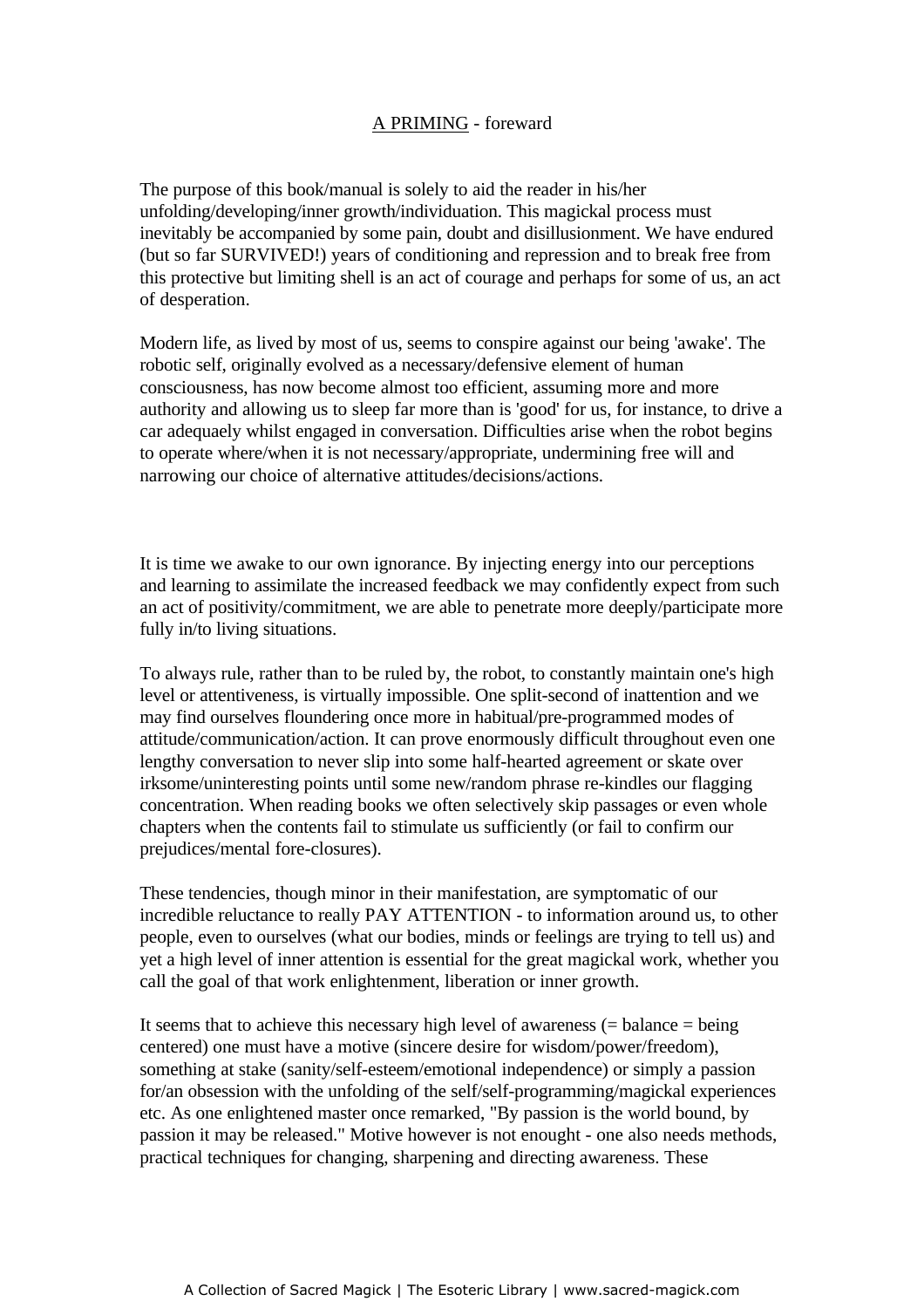practiques lead one through various experiences/conclusions to a deeper understanding, a freer creativity and an emotional and mental liberation.

The journey though is not an easy one - many great seekers/warriors/magickians have suffered both mental and physical turmoil as a consequence of their spiritual/sorcerous experimentations - Gopi Sharma, one of the leading exponents of Kundalini Yoga, underwent years of anguish and torment, one of the Merlins, Merlin Wylte, lost and finally regained his sanity. Not for nothing are shamans dubbed "the wounded healers" - many great "travellers" are/become deeply divided beings on the quest for enlightenment/emancipation/individuation.

The quest however, is a glorious one - a path of doubt and faith, disillusionment and joy, ensnarement and freedom, and can ultimately lead to the pinnacle of human achievement - to discover and express the (more) real self/selves.

Chaos magick, when not in the hands, hearts and pens of elitists or those who have exchanged old ideologies and "isms" for a new, equally restrictive set of beliefs and practices (and prejudices), is an eclectic, umbrella term for the sum and total of all magickal endeavor, from so-called primitive shamanic practiques to the most sophisticated hermetic or kabalic systems. It may include elements from wicca, tantra, oriental metaphysics, "Crowleyanity" and anything else that could conceivably prove useful/relevant/beneficial.

Chaos (perhaps in future it should be reffered to as Khaos or Kaos to distinguish it from the banal or dictionary use of the word) magick is not simply another system, another alternative to mainstream tradition, a new, provocotive flavour for jaded magickal appetites. It is any technique that works, any world-view that proves helpful it is the employment of any beneficial systems coupled with an awareness of the limitations of that system and an urge to transcent such restrictions. It leads/should lead to the creation/evolution of a much more individual, personalised world-view/set of magickal practices. Chaos magick is non-political (unless practiced by politicians), non-sexist, non-ageist and non-racist (unless of course it is employed by those who still harbour doubts or prejudices in these areas). Above all, it is non-missionary - it cannot be, for there is no set system to sell, no mandatory beliefs to embrace or reject and no compulsory practices or festivals to observe or scorn. Chaos magick is a constant state of unfolding/flux/uncertainty. The character Paul in Frank Herbert's "Dune" concludes that the path of certainty is also the path of stagnation or even death. If you, the reader have any certainties about magickal law/gender-roles/occult leadership/spiritual companionship - prepare to shed them now...

Chaos magick is YOUR magick - if and when you find it/you.

It is the author's sincere wish that this manual will be of help on your journey. All concepts/rituals/practiques/belief-patterns contained herein are presented as working models only, awaiting your personal touch to be experiences, explored, understood, altered and ultimately transcended. The book may at first glance appear to contain much that is theoretical/conceptual and a lesser amount of hard, sharply-defined practical work. This is not so - what you bring to the exercises by way or attitude/approach has great bearing on the ultimate results. It is perhaps worth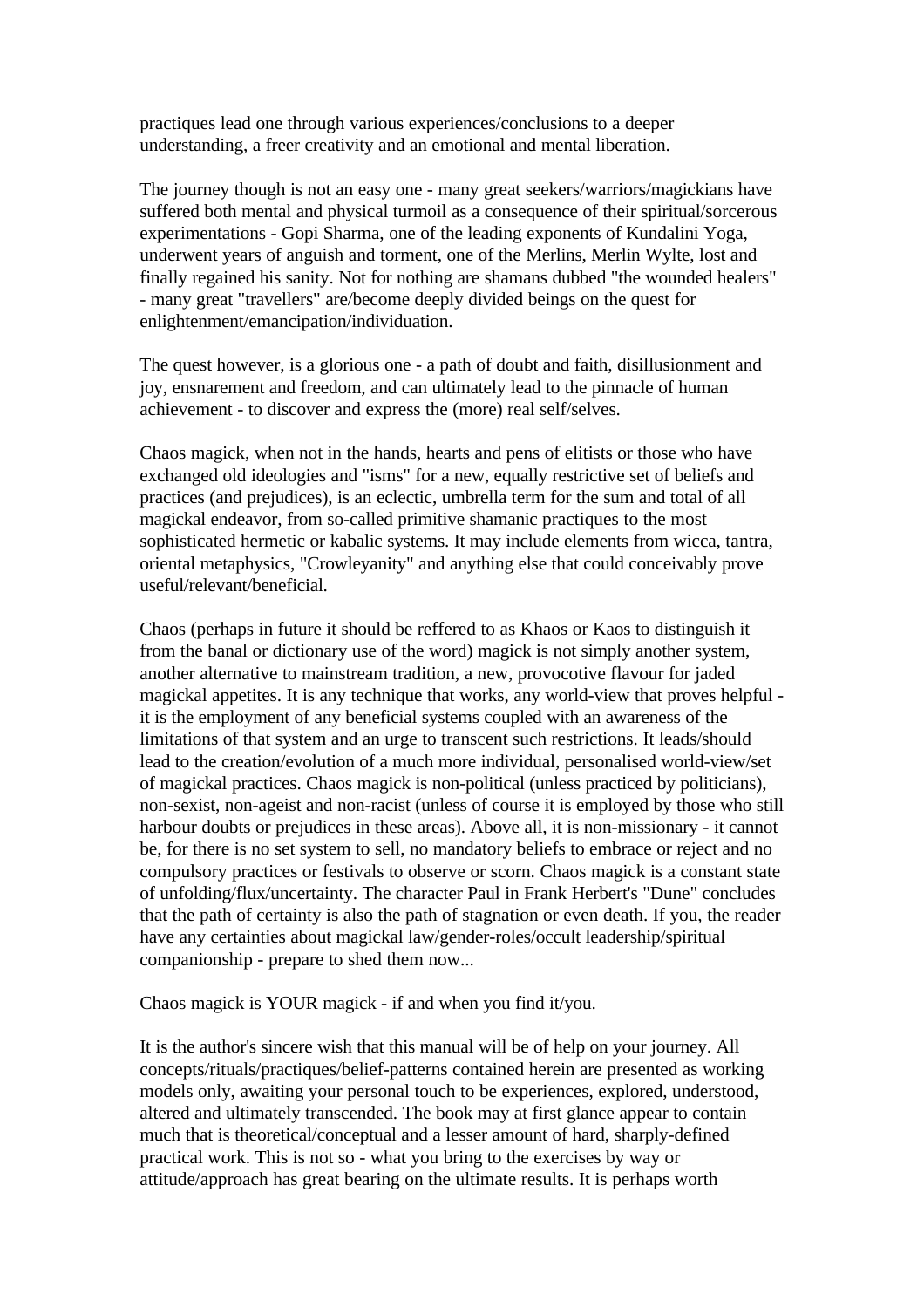repeating that the chaos-activity presented here is deliberately open-ended, purposely susceptible to adaption/transformation. This book is merely your ticket and programme for the great game - YOU are the main action...

-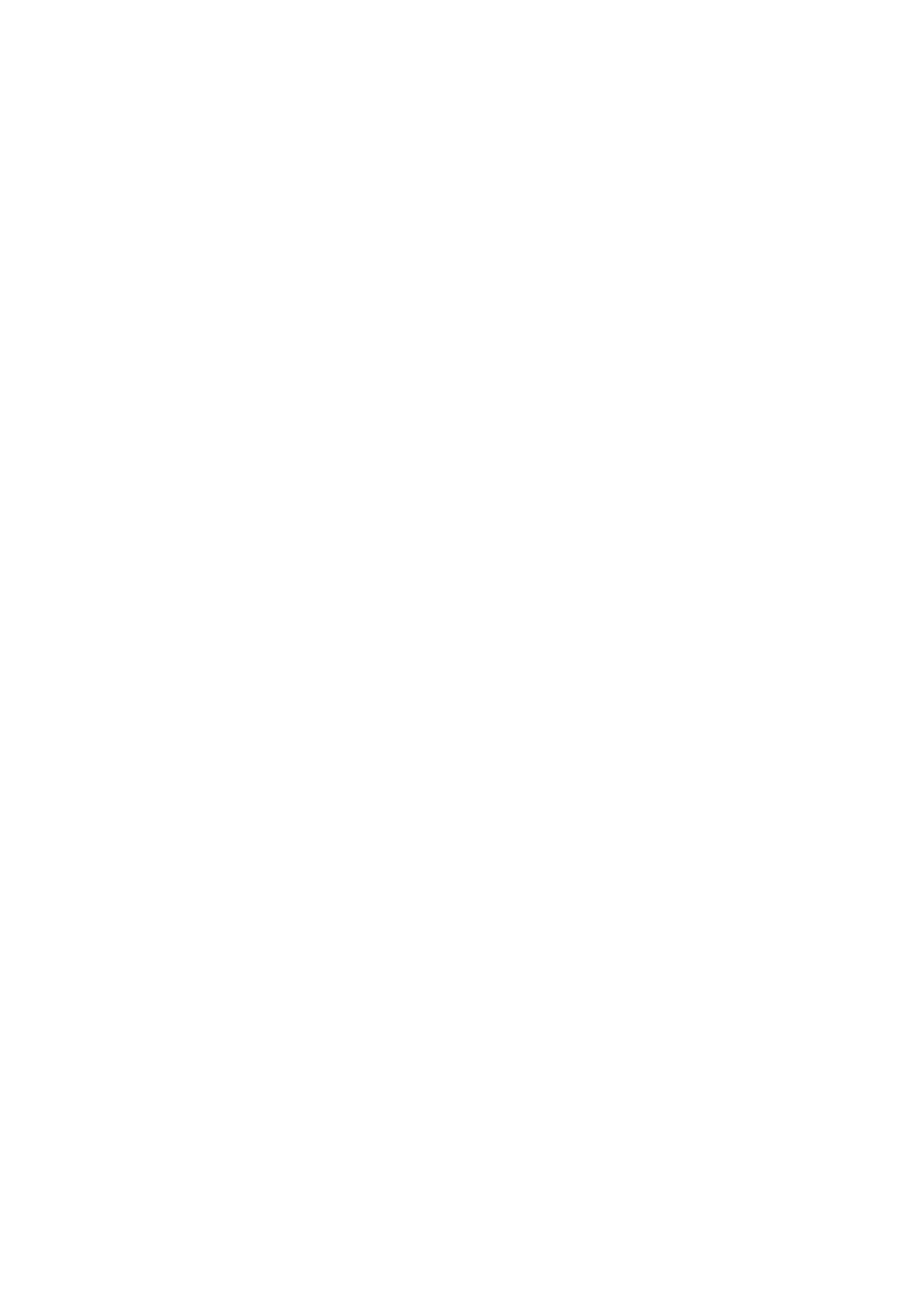# Grimoire of Chaos Magick -

Julian Wilde

# The Sorcerers Apprentice Press

A Collection of Sacred Magick | The Esoteric Library | www.sacred-magick.com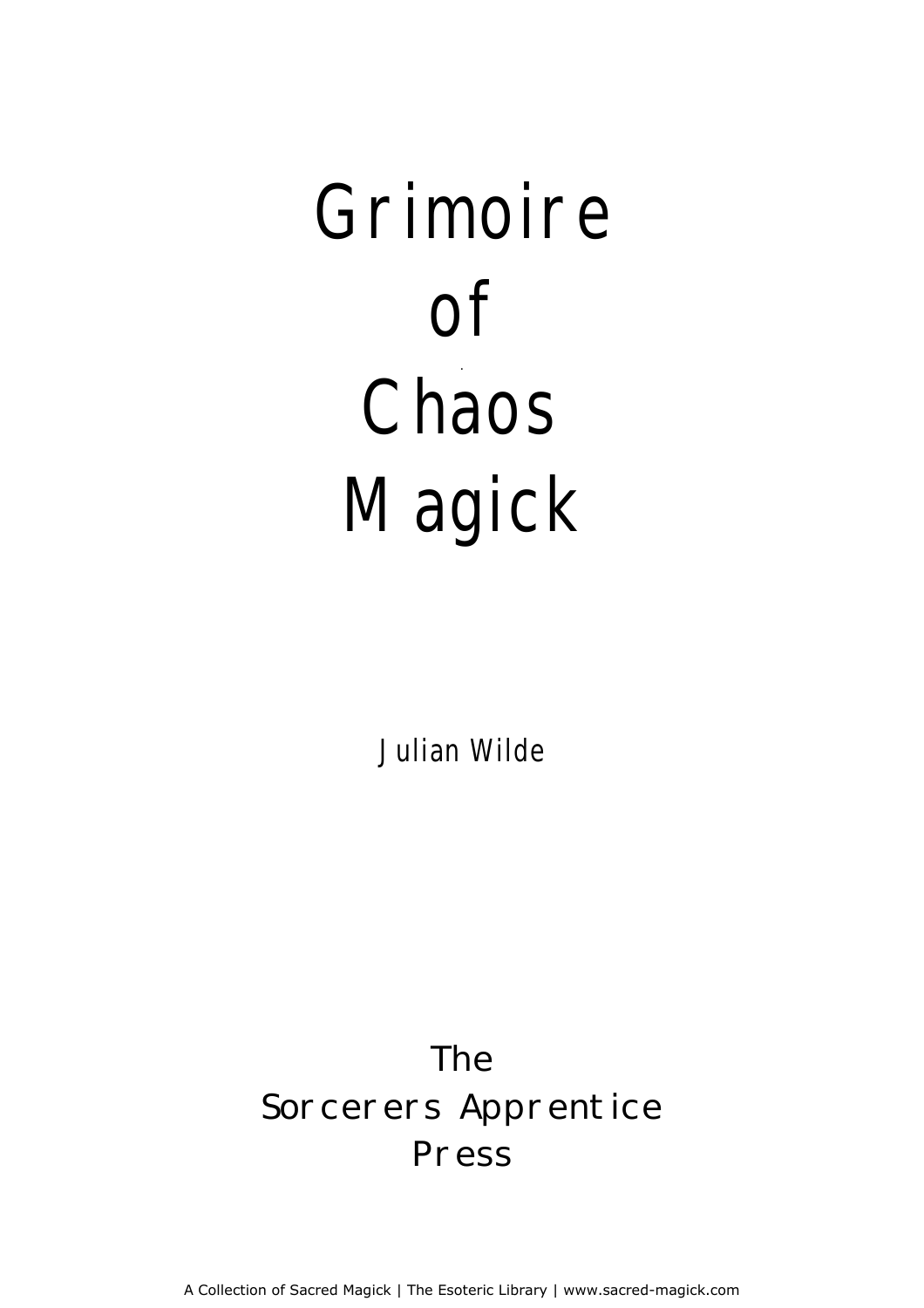To Feanor currently in chains.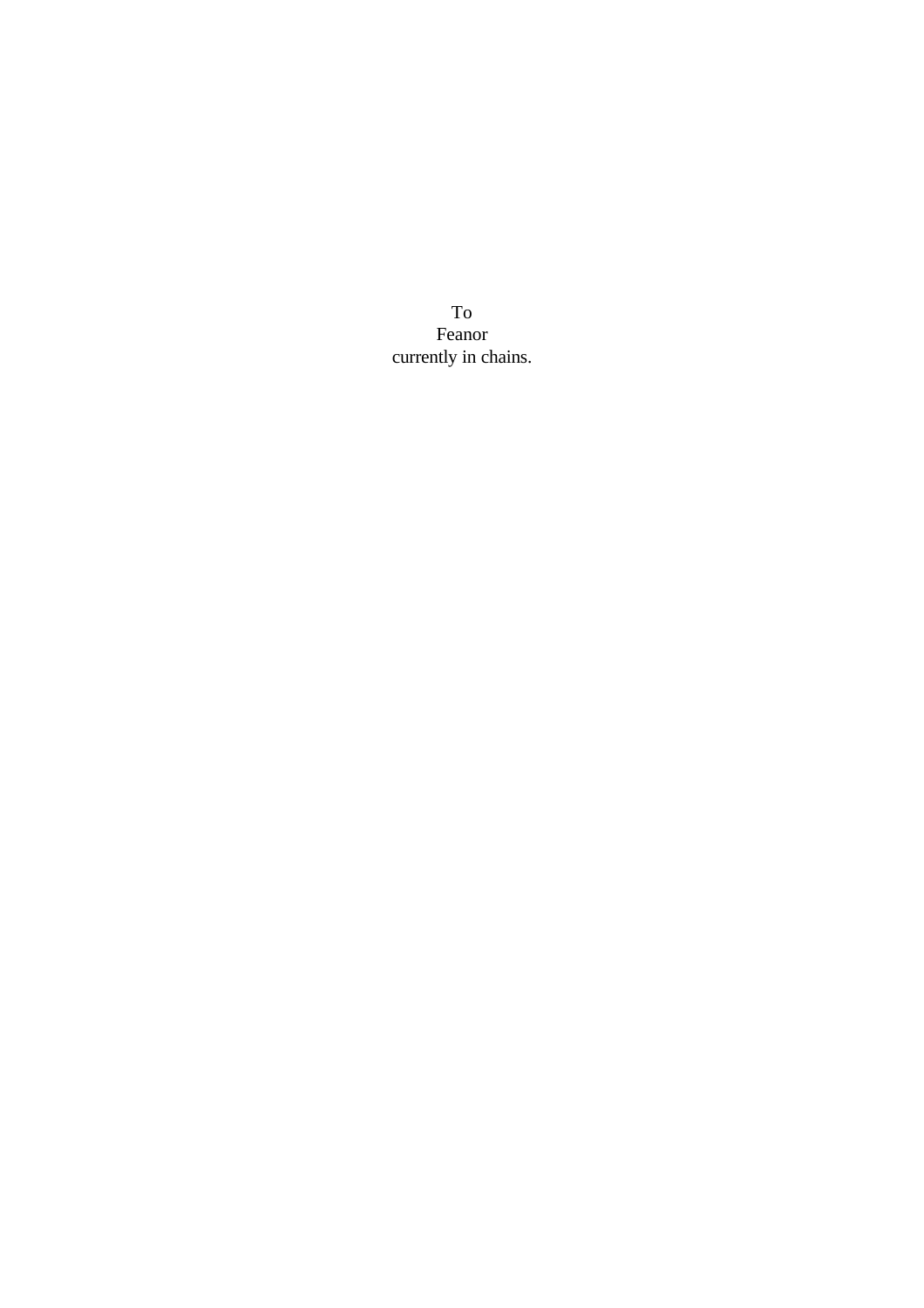#### AN INVENTORY

- A DEDICATION to you, dear reader
- A DELINEATION the void/chaos flow
- A DENUNCIATION new gods/old gods
- A COMPARISON (1) shamanism
- A COMPARISON (2) the Church Of Ka'atas -
- AN AFFIRMATION integration with chaos
- THE PENTACLE OF KA'ATAS protective/inspirational talisman
- A FUNCTIONING the threshold-dwellers
- A WILLING cultivation of 'varjra' awareness
- A SUMMONING invoking/visualising Baphomet
- A CONDEMNATION crowley/christians
- A DELIVERING prayer to god/ess of chaos
- A MEDITATION (1) the skeleton
- A MEDITATION (2) the tower
- A MEDITATION (3) the space meditation
- A MEDITATION (4) the crystal chamber
- A DECLERATION of intent for the Ka'atas Church
- AN INITIATION chaos initiations
- A CREATING alternative element-invoking
- A WORKING (1) baphomet/Ka'atas ritual
- AN APPRAISING (1) the lessons of wicca
- AN APPRAISING (2) Austin Osman Spare his real contribution
- A DIVINING 'package-deals' and alternatives. The Leaves of Fate.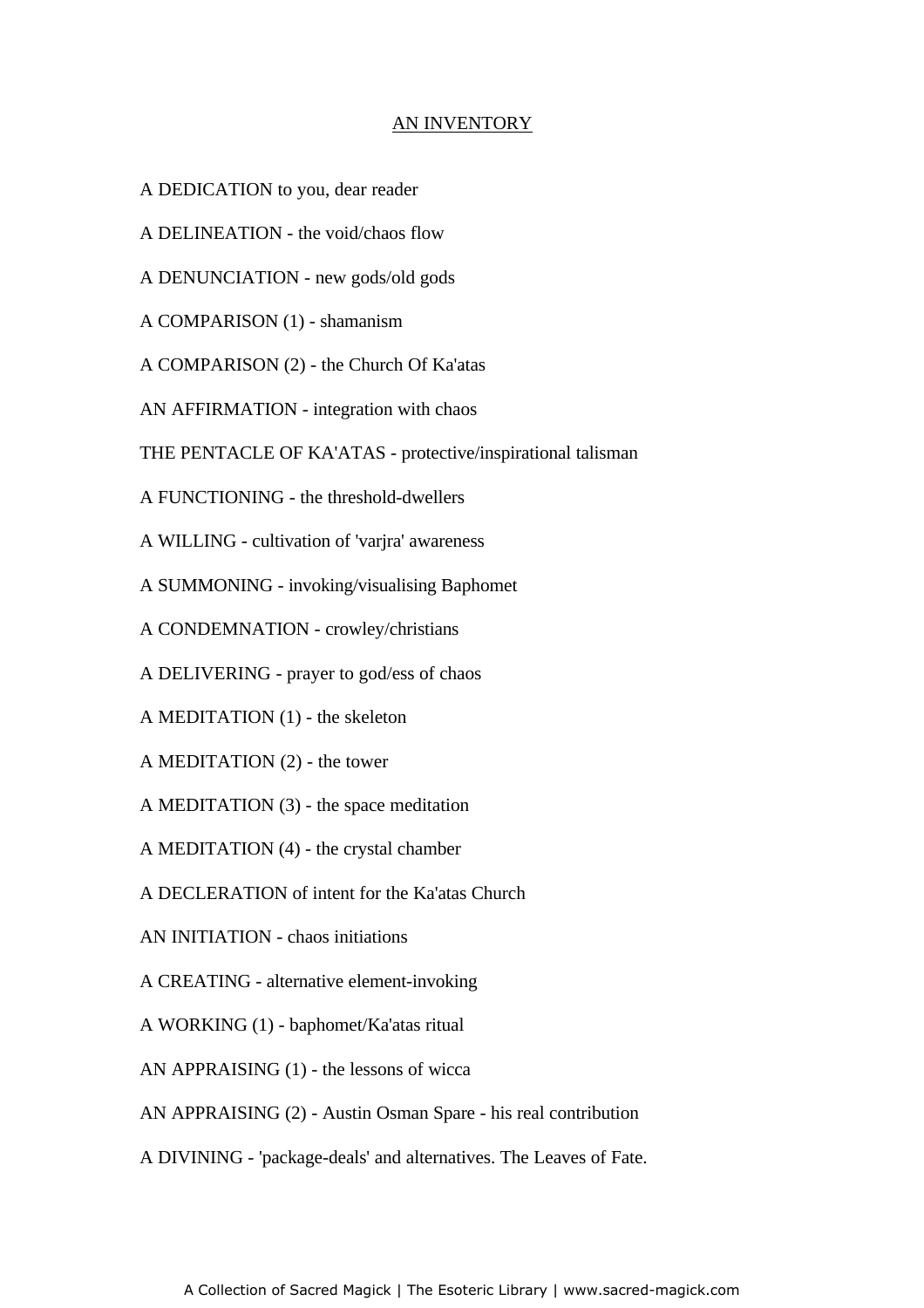A WORKING (2) - balancing the elements - two alternatives, the crowley tarot and the wiccan/shamanistic.

A PROTECTING - psychic attack, the protective circle, the safe place, the fight-flight reversal, web-dancing, candle magic, chakra cleaning, problem-burying, shape-shifting, talismans.

A PENETRATING - 'sex magick

A CORRECTING - the workings of chaos

AN ALTERING - states of awareness, over-breathing, music, dance, chanting, rebirthing, touch-and-trust exercises, bio-gnosis (plant-lore), habit breaking, the blackout

A REITERATING - a review of pertinent/important statements

A RECOMMENDING - further reading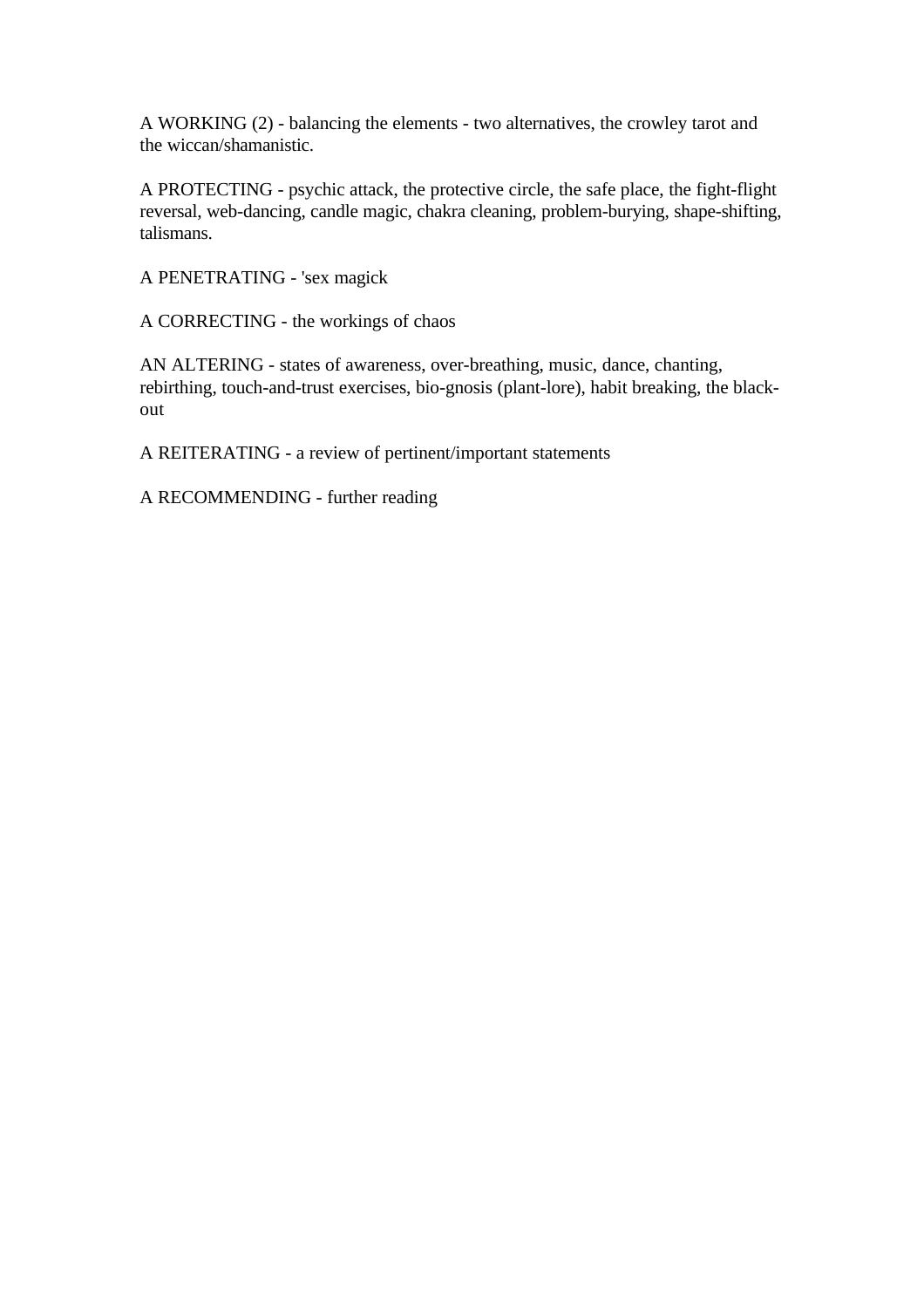#### A DEDICATION

My greetings to you, fellow-seekers/warriors of the/your new aeon! Those of you who have begun to sense the emergence of chance and universe-whim as an increasingly relevant and desirable force in your lives, those who have begun (if tentatively) to flirt with the universe, those who have climbed the tree of ancients and uncovered an empty (deserted?) nest, those who have with bated breath summoned Azathoth of The Book of Dead Names and unleashed instead a force recognisable as dear old Gonpo/Set/Typhon, those who have played a diceman, those who have recognised/wished to actualise more pertinence in the writings of Moorcock, Brady, Tolkien and Castenada than in Regardie, Fortune or even Crowley, those who have turned their back on a golden dawn and have flown instead to the rainbow-jagged darkness of Vajrana (the tantra-gnostic Shambala), those with jaded magickal appetites, those who wish to live in their own univerese and not in someone else's - this is for you in the fond hope that it will inspire/encourage you enough to sweetly/awefully disturb your magic and your life.

WARNING - this publication encourages disorganisation.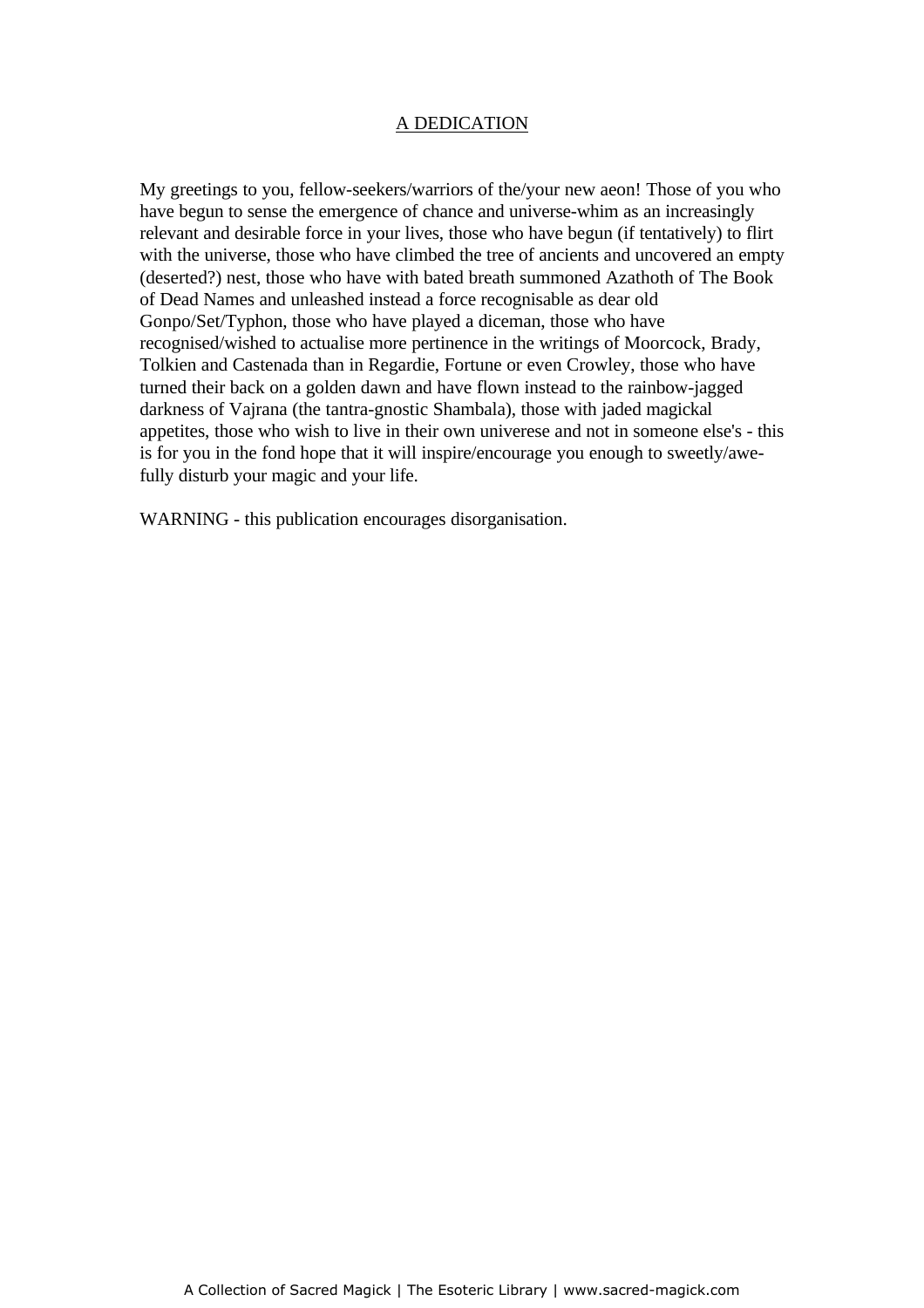# A DELINEATION

There is/can be a force, an essence, an energy, that flows through, around and into all things, material and immaterial. It is (temporarily) all things and the spaces between - it is/can be all things and yet it also possesses nothing-ness. It accretes material forms in various stages of complexity. It is what it touches - all interactions and relationships are it's by-products. It is infinite and beyond the comprehension of the finite/linear/filing cabinet mind.

Further, it is non-spiritual, inhuman, eternal, limitless, the womb and grave of every form and substance, every thought and dream, every law, both known and unknown. Some call this energy/force/state/essence the void and approach it with a highly sophisticated system of applied psychology. Some, clinging to a golden vision of hereafter/there-before, call it dream-time. Some call it chaos and revere it joyfully with bizarre rites and practices.

This force moves, manifests, grows, develops, unfolds, reacts, stagnates and dissolves by chance, whim, coincidence, random selection, developing tendencies, cause-andeffect (reaction) and perhaps other laws/processes we have yet to find any suitably ludicrous name for.

One should/can choose to seek to become more aware of this flow, then (usually) move with it or alternatively physically/mentally/emotionally accelerate, divert or influence the process and/or it's manifestations and effects within the bounds of a specific chain of events/situations. Both these options are inaugurated/enhanced by the utilisation of meditation, imaginations, visualisation, sigilisation, rituals and that insatiable urge-to-pursue called will. The process/science of sensing and influencing this energy-flow is known to most of us as magick.

The new-aeon shaman/witch/seeker/warrior must choose as his/her field of action the point where the mind touches the rest of the universe, the collective unconscious - this is where imagination is stretched to the limit (ie - laws or probability are ruptured, where anything becomes possible it is wooed or persuaded intensely enough). This is where your dreams, records, books and drugs take you occasionally - it is an unexplored or under-developed part of your totality.

First however you must endure an undoing, a ruthless spring-cleaning of beliefs and attitudes - otherwise this virgin inner landscape could become merely a repository of accumulated junk and sleepily/foolishly accepted trivia rather than the site of development, the hunting ground, the temple of your new world-view.

NOTE - in the mythos/perspective/world-view of the I.O.T., the writings of Moorcock etc., chaos is balanced by an apparent other-half, its polar opposite, known as Order or Law. This creates unnecessary tension and dichotomy. It seems much more expedient, not to say realistic, to assume that it is the workings and structurings of law/order that are a wilful by-product/an aberration of chaos - there is no ultimate law of Law - only the eternal play of chance, however it may manifest.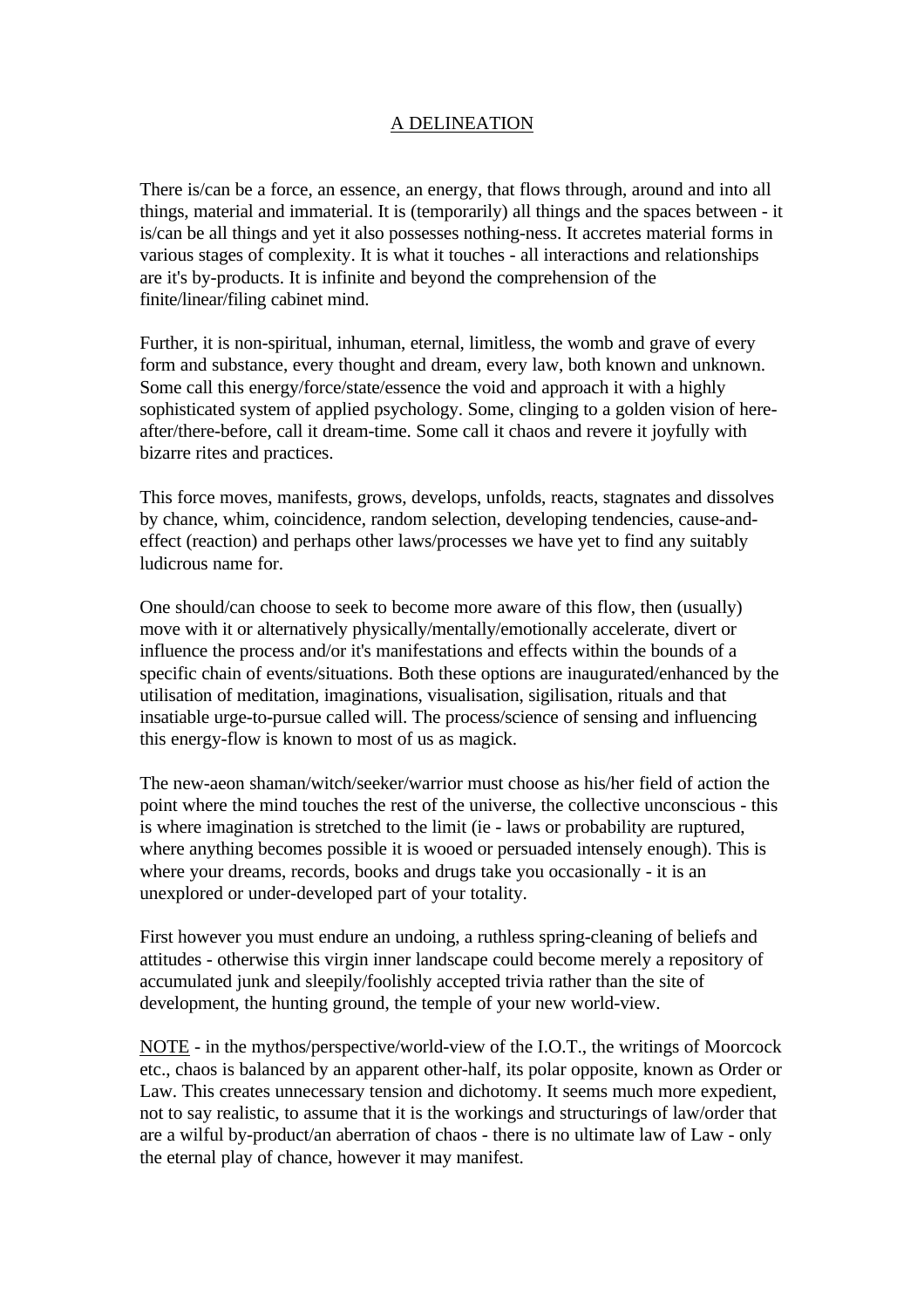### A DENUNCIATION

I grow wary/weary and increasingly intolerant of those organisations/movements (the I.O.T. and a few other notables excepted) that seek to codify and delineate every tiresome aspect of an increasingly over-blown and irrelevant world-view. Theosophic/Kabalistic/Monotheistic lore is/should be dead, further, is evil, is rigid, is sexist, is status-ridden, is of a past we should have outgrown/disowned. It is time for new god/esse/s/daemons - learn to call them - they will always answer.

Most of the old god-forms are buried beneath a ton of superstition, dogma and diseased comprehension. Only a few have been cleansed by gnosis and a fresh perception/application of belief. Use them until you can outgrow them.

Beware of any systems of borrowed belief - trust only in 'systems' or accumulations of belief that can be seen or felt to be advantageous. Judge a god/ess by what he/she/it can do for you, physically, mentally, emotionally - if your god answers not the call in the night then give your allegiance elsewhere. Trust practice - test theory.

The void/collective unconscious cannot manifest in a vacuum - that is, it will tend to assume these forms already recognisable/usable by the perceiver and will be as useful/powerful/knowledgeable ultimately as the subconscious urges/impulses of the perceiver him/herself. These forms (gods/angels/daemons) ie - all gods are a wishfulfilment of their devotees - this is not to rob them of 'reality'. For anything you can imagine already is/is becoming... but just how strong is your patron? Will he/she/it (you) bring you money when you need it? Has he/she/it (you) ever let you down? In other words, is your reciprocation with your god(s) of a sufficient percentage of your totality to effect the more mundane levels of your reality, your everyday life? Have you learned to rupture reality/distort probability?

To enlarge the area of your perception/effectiveness, to re-create your god(s), this is all you ow him/her/them - to worship, to "approach constantly with many rites", to flex your psychic muscles, to strengthen magickal will - this is your fealty.

For some seekers/warriors this process is not so easily/comfortably achieved with many of the deities of the past six or seven millenia. (ie - if the great guardians of Tibet were so powerful, how come the Chinese over-ran and eventually destroyed so many temples? Why did the ancient gods of Egypt allow Roman dominance? Nearer home, why didn't Andrasta (long may she be remembered!) cover and blind the marching legions with her nightmare wings and allow/assist our greatest queen to sweep to a just victory?) Fate/whim/chaos is strongest - Jesus has to undergo his torment (this is my beloved son in whom I am well-pleased?), Odin is doomed to die by Fenrir the wolf, Arthur's great accomplishment is the validity of the failed dream.) It is chaos/universe will that we should be revering/entering.

Unless you already enjoy an intimate and untarnished symbiosis with an 'existing' deity, it is time for a new, flexible, personalised cosmology, my brothers and sisters! You will have your own gods (archetypal personalities of your own choosing), your own names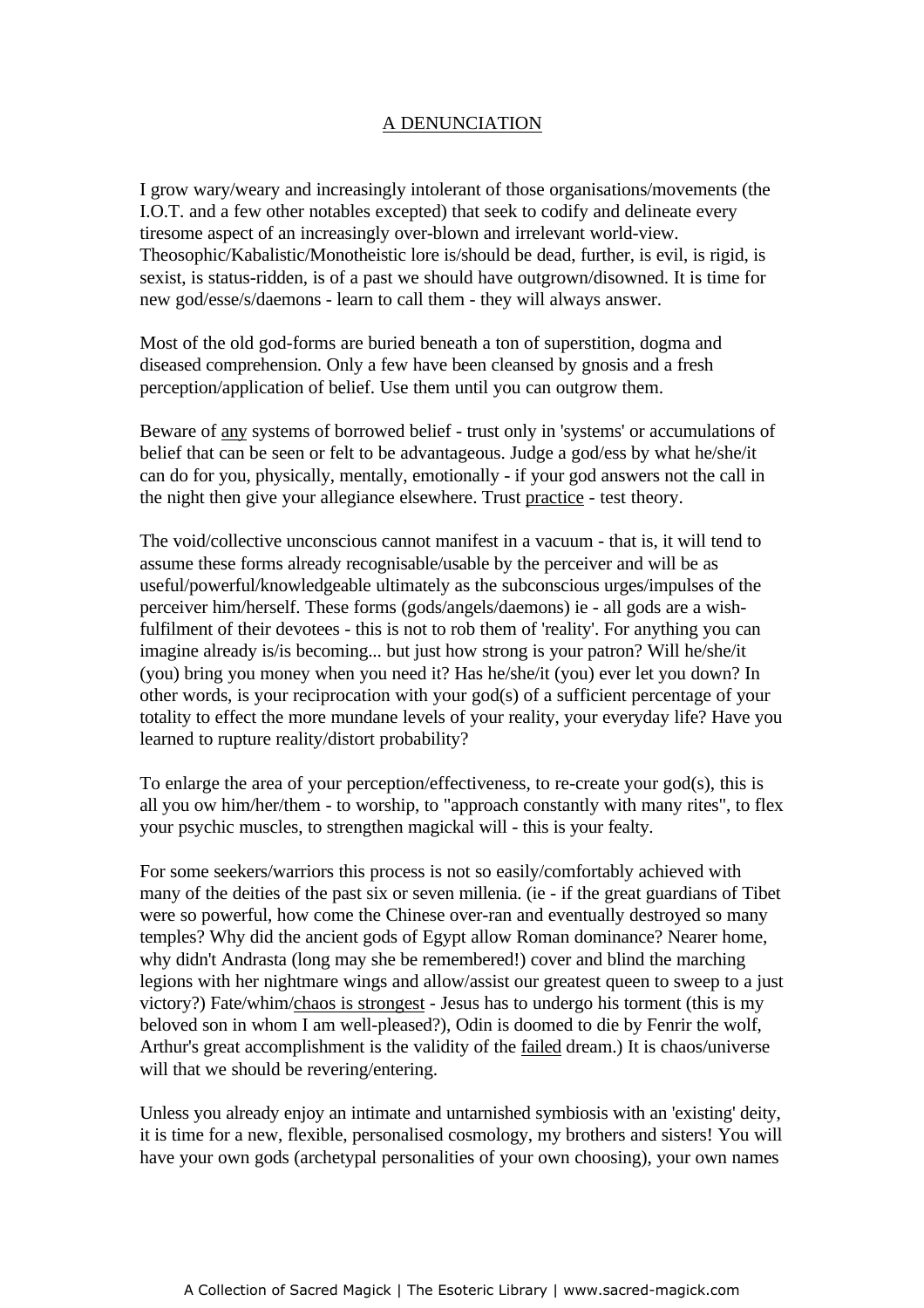for them, your personal animal or tree allies/totems, your own techniques of invocation and integrations, your own world-view.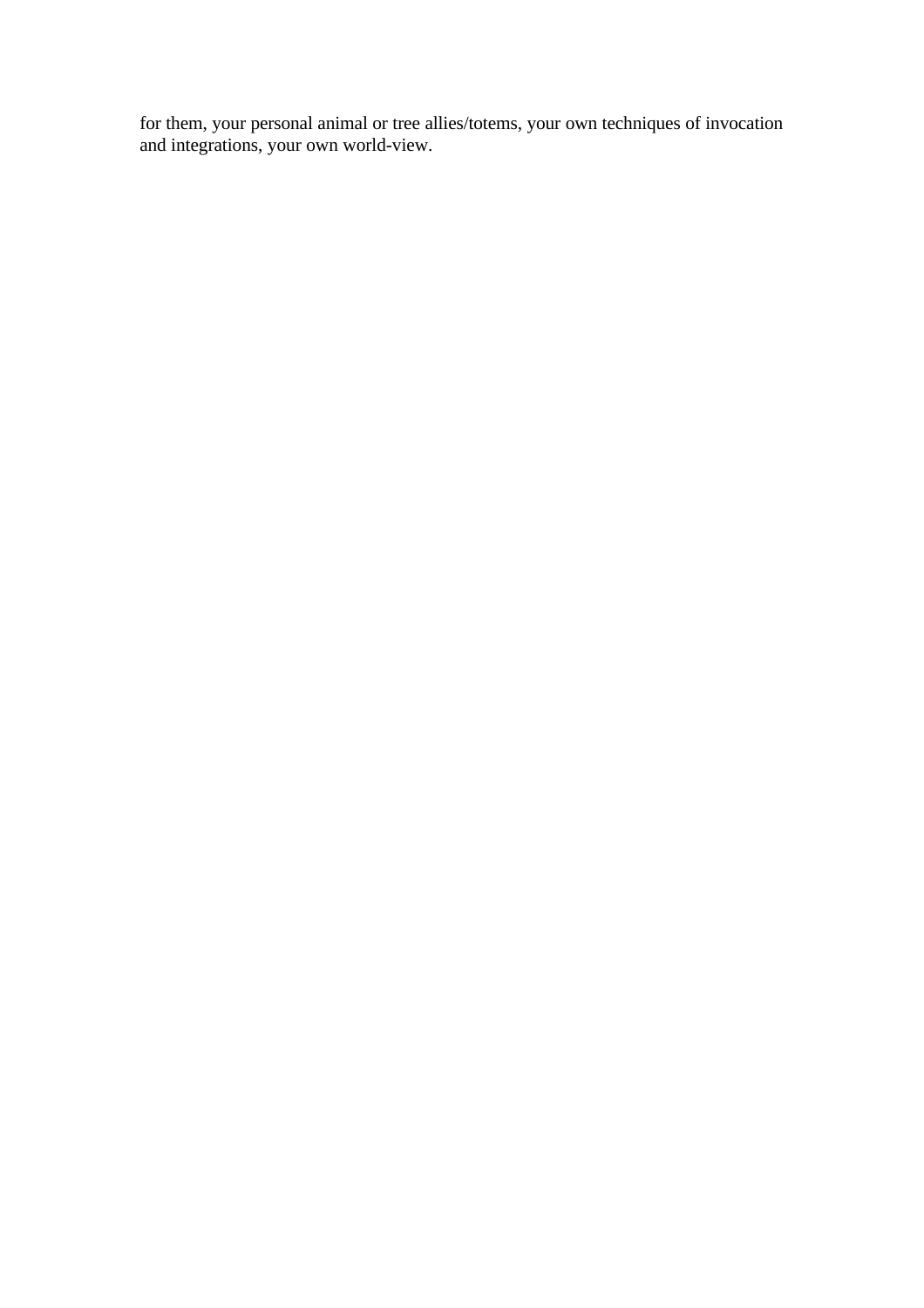# A COMPARISON (1)

#### The world of the shaman

The collection/accumulation of techniques and beliefs known as shamanism pre-dates all organised religion. The witch-doctor, the medicine man, the primitive sorceror of the hunt, all have much in common and would have little difficulty in relating to each others practices - and yet shamanism remains an intensely personal and relevant system of application - each 'wise man' (or woman), through a result of his own cultural heritage, retains and enjoys a fresh inter-relationship with those spirits, ancestors, animal-allies and supernatural beings that probe beneficial to him and his work - all progress is made through a fresh personal application of the inherited world-view. It is interesting (and perhaps reassuring to some of you/us) to note that from eskimo to aborigine, in many cases the shaman is a misfit, sickly, reclusive and temperamental.

note - being psychically awakened is not being 'spiritual' - manufactured notions of good or evil created by generations of guilt and fear/anxiety, both agents of castration/immobilisation, have no place in the world of the shaman. Power/effectiveness is all - a good shaman is a shaman that can get results. (Pure spirit or life-force, even thought 'manifesting' or being perceivable in human form as it often does/is, is patently not human and need not therefore partake of human concepts such as compassion, charity etc.) It seems to me that man/woman will become whatever they really want/will to bo, despite (or perhaps because of) his/her professed religion/code of living. Buddhism, one of the more tolerant of systems, was capable in Tibet of great intellectual fascism, resulting in poverty and oppression for a great percentage of the populace. Christianity's charity and compassion is balanced by it's arrogance and hypocrisy. Nowhere does it seem that a religion/system has totally subdued or overcome mankind's 'worse' instincts. Everyone I speak to claims that their particular path has made them a "better" person. The world should therefore be a much more sane, hopeful place than it is.

Initiation into the practiques of shamanism are usually preceded/inaugurated by serious illness, feverish dreams/visions, a death-experience or by a personal, usually harrowing trial by isolation and psychic siege, resulting in a life-long symbiosis with alternative planes of reality/mobility.

The shaman uses few props in his or her work (healing, locating food or lost objects, divining or scrying) - a rattle, some coloured sand, a drum or flute, some healing or hallucinogenic herbs - relying instead on his/her own inherent or developed talents. Some rituals are of course employed - at times of great need or for ceremonial/celebratory purposes.

The line of initiation, where it exists, many shamans being called/evolved through personal crisis and subsequent inner changes of perception, is similar to a guru-chela relationship ie- the 'teachings' are passed from individual to individual and does not therefore lend itself too easily to institutionalisation and mass propagation. Though some teachings (usually myths or creation) are always transmitted, shamanism is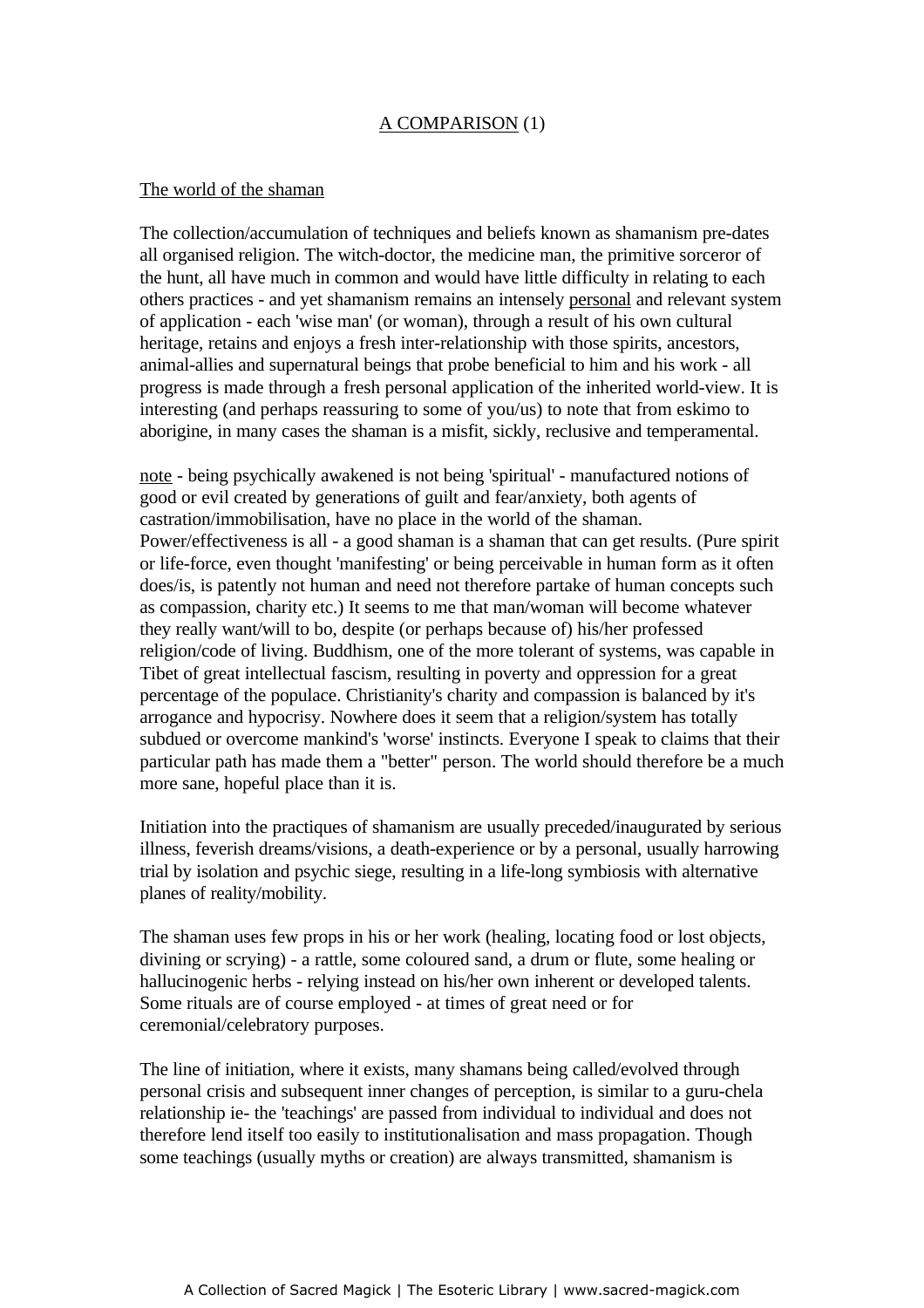essentially an ever-changing, on-going process, as rigid, as flexible, as simple or as complex as its practitioner(s).

It is a mistake to assume/deduce, as so many occultists (and shamans!) do, that we have somehow fallen from grace in that we are not so attuned to the environment, not so psychically 'sharp' as our ancestors, and that this is inevitable. The abilities are still within us, merely(?)/albeit submerged beneath centuries of technological development and a massive over-load of information input. The power can wither/atrophy, as indeed it has for the vast majority of humankind, but can be rediscovered/re-employed by the strong and determined. As magickal talent (inter-action with chaos/the void) has no recognisable or even theoretical limits, it must also be true to say that the accomplishment of the past can be equalled or even perhaps bettered.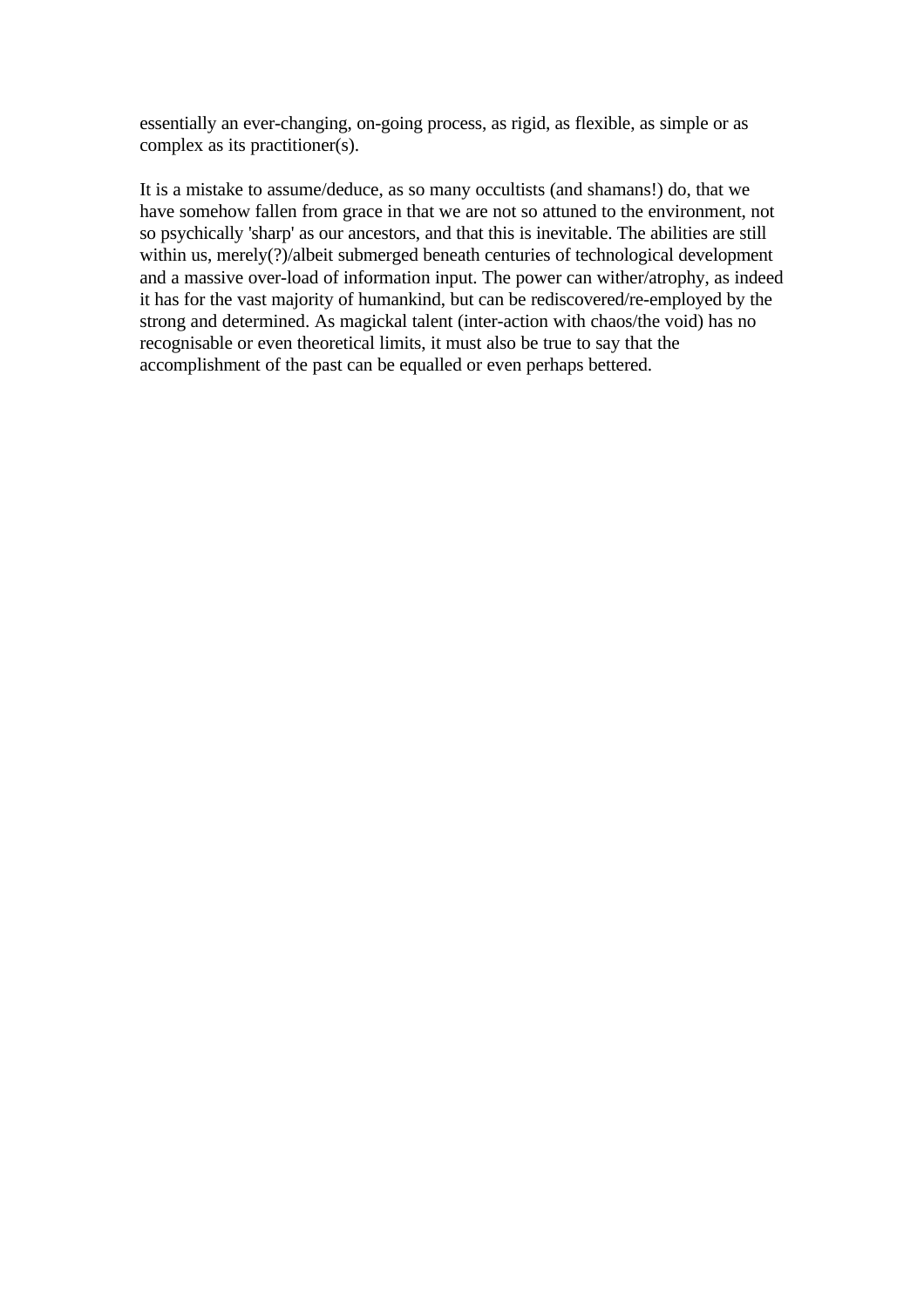# A COMPARISON (2)

#### The Church of Ka'atas

For the past twenty or so years I have, at first unintentionally then with growing understanding and eagerness, gradually evolved my own paradigm/reality perspective. Studying and practising Wicca and Tibetan Tantra and flirting (albeit seriously) at various times with orthodox Buddhism, Hinduism, Zen, Greek and Egyptian mythology, Spiritualism, automatic drawing and writing, hypno-regression, Tarot, Kabala, drugs, rock music, Jungian psychology, meditation, yoga, trance states, ritual magic, Taoism, Faery-lore etc etc, has led to my developing, accepting and utilising a much more personal mythos/world view. This has crystalised around my perception of the flowings/manifestations of the void/universe whim, and the face/form my subconscious mind has affixed/attributed to the source of these flowings. In other words I have some how created/discovered/cognized my own god (or rather, the head of my personalised pantheon).

This being, which I obviously/expediently regard as omnipotent, variously manifests as a wise old man, sometimes oriental in feature, sometimes more european/celtic, a wizened, almost mummified-looking black-skinned kali-type hag or a strong and beautiful maid marian archetype (both perhaps representations of my anima), a demonic half-bestial face semi-obscured by rainbow-splintered blackness, a futuristicfeeling 'crystal-master', a very Tibetan-looking Baphomet (a bi-sexual Yamantaka!), a jester, or as aspects of more familliar deities such as Herne, Diana or Anubis. 'His' most constant and notable (though by no means inevitable) feature throughout these expressions/representations is a pair of clear green eyes, piercing, cool and totally inhuman.

I have tested this force for power/effectiveness over other 'supernatural' entities/energies and also for some kind of moral integrity - a laughable and perhaps hypocritical stance/action I am forced to agree, but no-one wants to become the plaything of a deceiving/malignant wizard/demon/manitou do they? I have asked for occult wisdom, money, for advice, assistance in enterprises and of course for protection more than once - and I have found/detected an unsettling aloofness, traces of sardonic humour, a certain impatience, and yet a tenderness where/when least expected - all no doubt facets of my own persona - perception is intentional (even unknowingly) and therefore subject to sense/character distortions.

This entity has been known to me by various names and titles that have changed as my awareness and utilisation has evolved/improved. I now know 'Him' (the void-face must ultimately be sex-less or all sexes, gender being as arbitary a categorisation as race of physical size) as Ka'atas.

I am joyful/creative/effective in the world of Ka'atas (pronounced ca as in cabin, ay as in sway, tas as in tassel - the accent being on the central syllable - Ka'atas) and yet I have achieved nothing you are not capable of, given time, facilities and motivation. I offer clippings from my own Book Of Shadows/Chaos Catalogue only for you to peruse, employ if you wish, until you personalise/adopt/outgrow/weary of it all.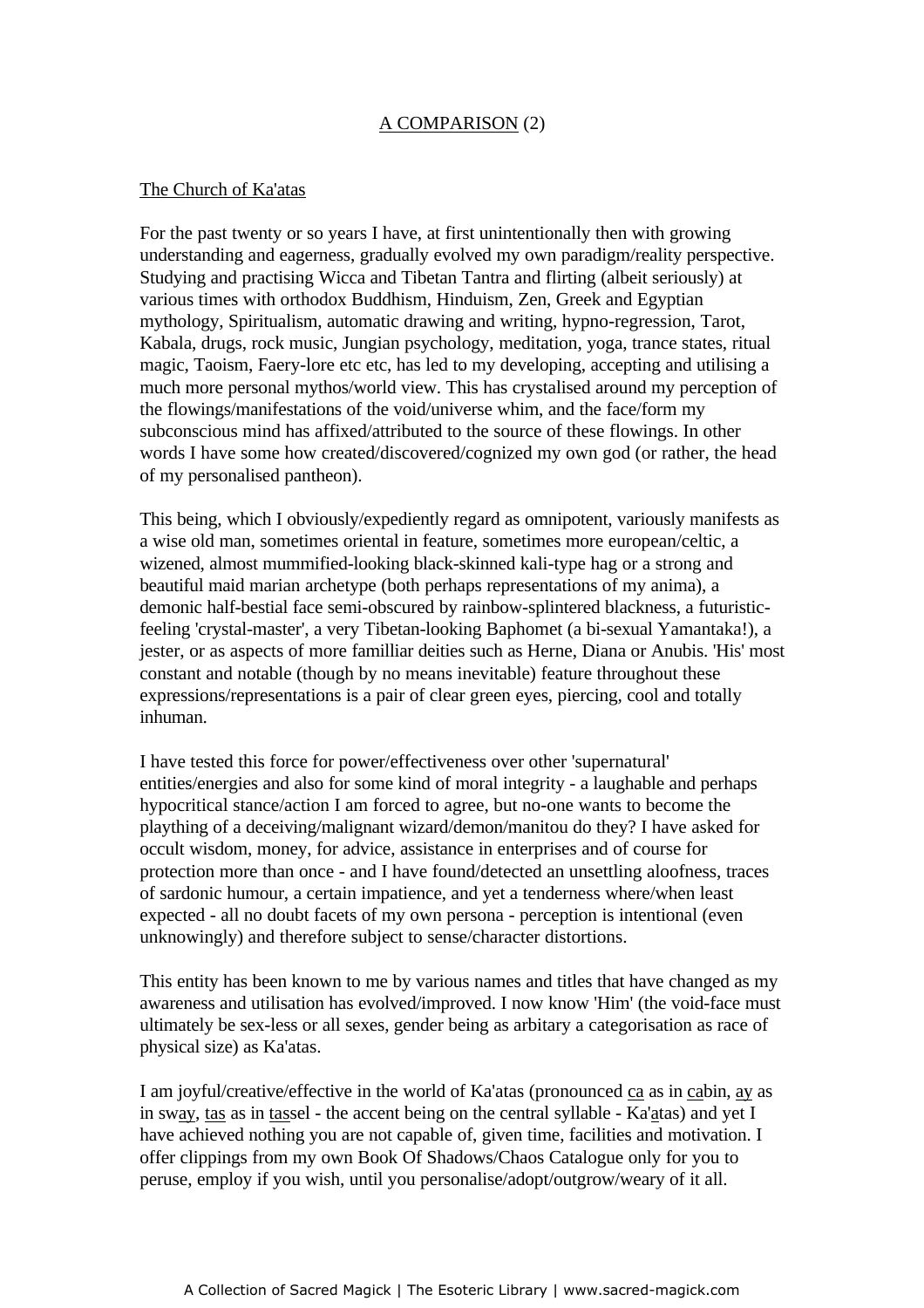To accept my reality except as a temporary station or viewing platform is not only insulting to us both but perhaps also mutually harmful - the Church of Ka'atas needs no bishops and no flock - only warriors/wolves/seekers - and they will/must evolve their own approach to the infinite/ultimate.

note - the term 'church' is a convenient term of reference, like 'temple', 'coven' or even 'gathering' - nothing more. No inference should be dran from it's usage.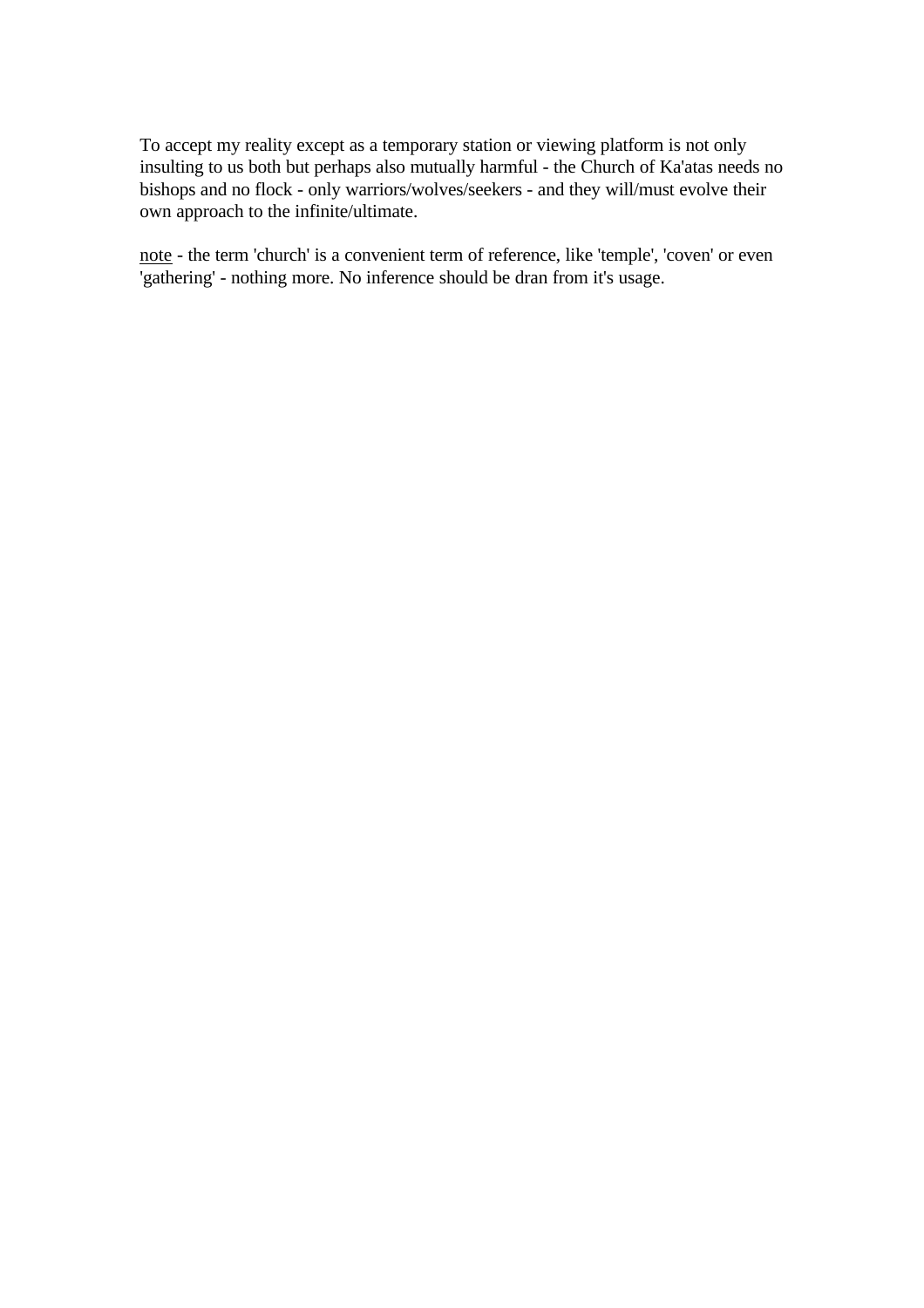#### AN AFFIRMATION

I AM NOT A NUMBER, NOR ANY RESULT OF NUMBERS I AM NO CIRCLE, SQUARE NOR TRIANGLE I AM NO PUPPET OF THE MOON, STARS AND PLANETS NOR AM I A MECHANICAL PRODUCT OF MY INPUT TO DATE I WILL NOT BE LABELLED, CONTAINED, DIVIDED AND SUPPRESSED BY THE WORLD'S OBSOLETE SYSTEMS

I AM NOT AN AUTOMATON I AM A THINKING, FEELING ENTITY PART OF ALL THAT IS AND MAY YET BE I AM NOT A PLAYTHING OF THE GODS FOR I CAN AND HAVE EXHIBITED FREE WILL IN THE FACE OF CATASTROPHE AND OPPOSITION AND I HAVE MET MANY GODS AND NONE HAVE SOUGHT SUCCESSFULLY TO HARM ME IN THIS LIFETIME I HAVE SO FAR SURVIVED ALL SLANDERS AND CONFRONTATIONS -

I MISTRUST AND DISOWN EVERY ASSEMBLY OF OPPRESSION THAT CONSPIRES IN MALICE AND FEAR TO ACHIEVE EARTHLY AUTHORITY THUS SETTING BACK TREACHERY UPON ALL THAT LIVES CLINGING TO OUT-MODED MODELS OF REALITY AND REGURGITATING IDEOLOGIES THAT RESULT ONLY IN DEATH AND STAGNATION

I AM SPAWN OF CHAOS AND I CHOOSE TO BELIEVE IN THE WORKINGS OF THE VOID WHICH IS NAKED REALITY AND SUPREME FANTASY AND ENDLESS BECOMING

I CHOOSE TO PRAISE CHANCE FOR ALL IS BLESSED BY CHANCE AND CHANCE TAKES ALL BACK TO ITSELF BE-WITH-ME!

AVATAR/ATAVAR OF THE FIRST AETHYR KA'ATAS! FACE OF THE VOID SELF BEYOND ALL-SELF OTHER BEYOND ALL-OTHER MASTER MANITOU! IT IS MY WILL TO DWELL IN DEEP WAKE AND TO PUSH EVER FORWARD THE BOUNDS OF POSSIBILITY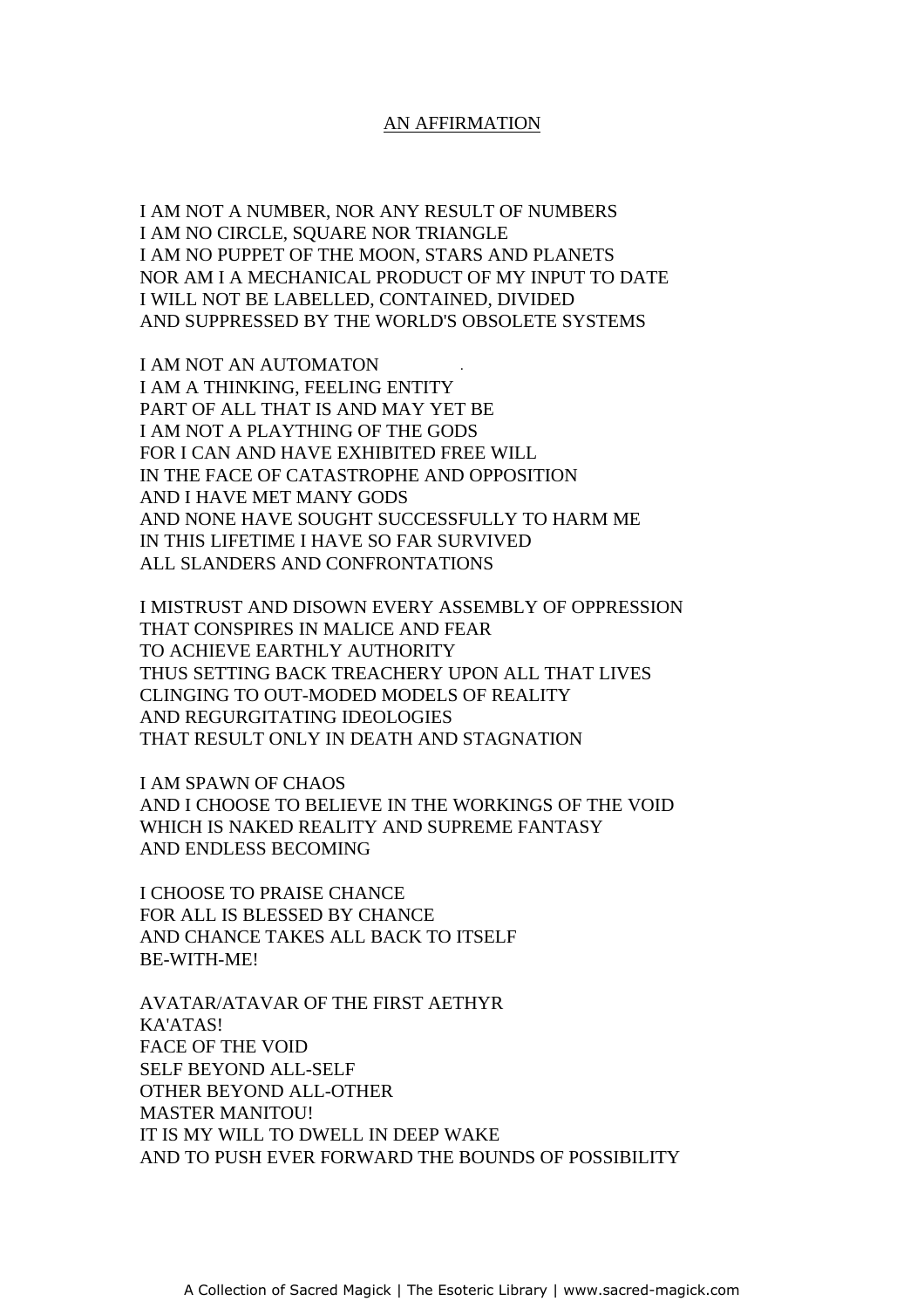#### THE PENTACLE OF KA'ATAS



The pentacle (which can be employed as a protective or inspirational talisman if so desired) is here depicted in the inverted/destructive/chaotic mode. At the centre is the sigil of the Lords (and Ladies) of Entropy - eight arrows radiating out in all directions (in all dimensions). This symbol is itself a self-sufficient and powerful talisman. The three lightning flashes are vajra-initiations and represent illumination of the mind, heart and body. The eyes are the eyes of Ka'atas - they are his most notable and constant feature throughout numerous guises/manifestations. To the lower left is the worldsnake/the serpent of eternity - a symbol of cyclic happenstance and ultimate stability - a sigil of Law. This is balanced to the lower right by the winged serpent (kundlini, if you wish) - the eternal now - the urge to enlightenment. The upward-pointing triangle (masculine) contains the horns of penetration, creation and destruction, illuminated by the candle flame of spirit. Together they form a trident, an old symbol of psychic/spiritual fire. (note also the Hindu/Buddhist trisula and the nordic rune eolhsecg - eel-grass, that burns and cuts when grasped by the unwary.) The downward (feminine) triangle contains the three phases of the moon (the triple goddess) which combine mystically to create a solar eye, the gaze of flame.

The pentacle is surmounted by a rune or sigil of infinity, an inverted alpha and omega combined. In this illustration I have used the greek alphabet for clarity, but any characters similar in meaning will suffice. This represents the rejection of conventional space/time values.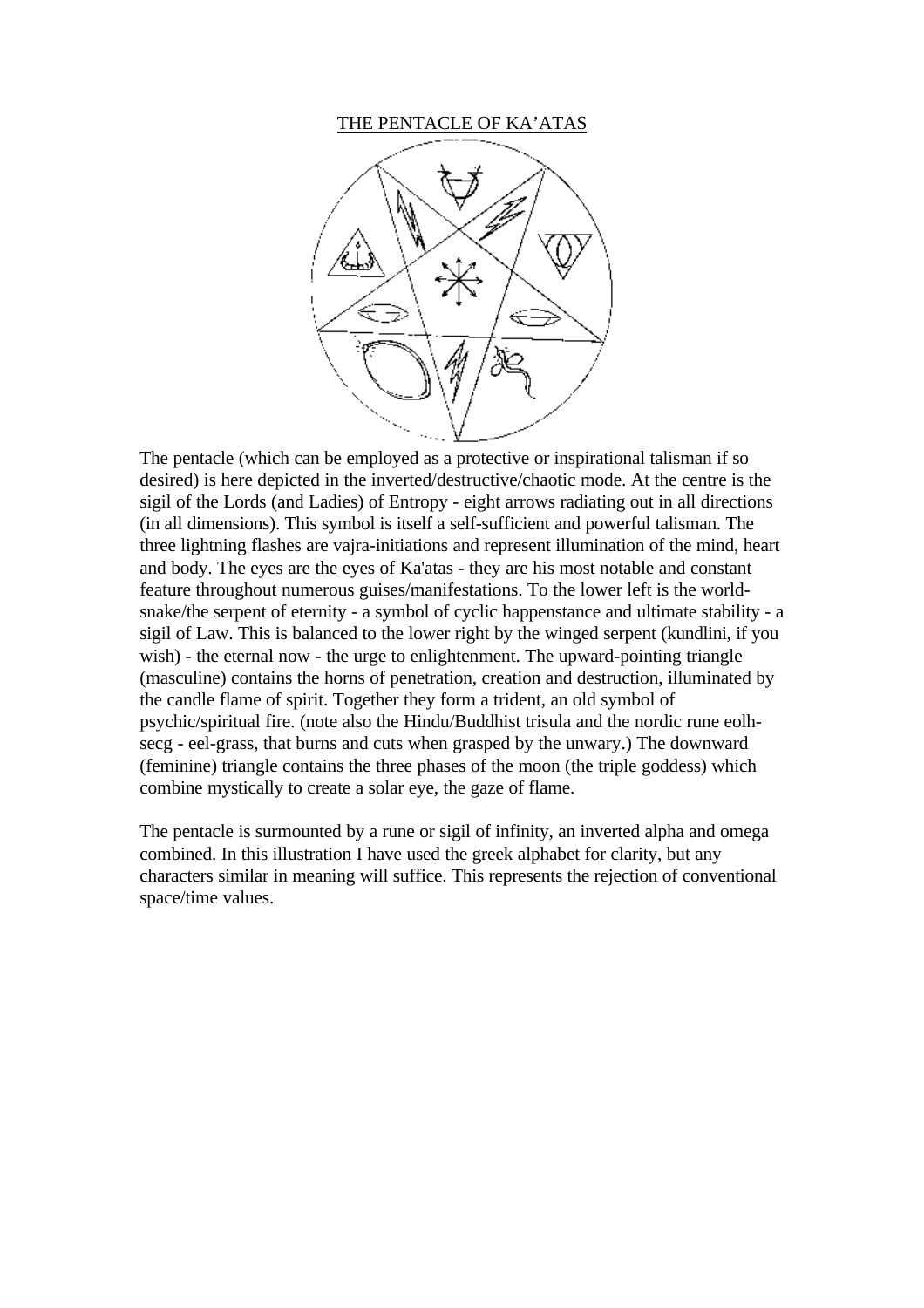# A FUNCTIONING

#### The role of the Threshold-Dwellers

There comes a stage in our awareness-expansion/shift of perspective when our personality - all that we suppose we are, all that we have thus far identified with - is threatened. An increase of perception and comprehension necessitates that sooner or later we must stand at the boundary of our conscious mind, ready to shift our identity from finite to infinite, from earth-consciousness to universe-consciousness - from age/sex/class/race awareness to transcendent awareness (see A WILLING) - from human identity to an alien vision. This threatens the ego, and our minds, as protective as ever, begin to throw up barriers, diversions, hindrances.

These projections often take the form of eagles, vultures, hawks, hags, were-wolves, serpents, dragons or wrathful, fear-inspiring deities. To accept/identify with/transcend these guardians/custodians of the subconscious mind's treasure is a primary task of the warrior/wise (wo)man.

The 'eagle' as defined in Castenada's book 'The Eagle's Gift' is of this nature and function - so are Baphomet and Abraxas, the compound god/goddess forms of the psyche. (I met the eagle for the first time as a child whilst unconscious in the dentist's chair - it was to be a further 20 years before I understood the fearful experience of being torn from the body and then 'twanging' back in agony time after time as the eagle toyed with me.)

We revere and initially fear these entities for they are destroyers of the ego, stealers of the life-spark, the daemons that slam us, screaming helplessly, into yet another (premature) becoming.

They are the Dwellers on the Threshold, the doorway to liberation and infinity - they must be faced and overcome - better yet, we must learn that they are our key to an enlarged reality-model. To fear and worship them (ie - keep at a distance) is not nearly enough - they must be invoked and employed time and time again. We must become them - then look beyond.

Just as the ancient Greeks would have expected to encounter the frightening goat-god Pan (from whom perhaps we derive the emotional term 'panic') in some lonely/inacessible forest or mountain landscape, so also must we be prepared to meet such guardians/threshold-keepers when we tread intentionally or by accident into the more remote or hitherto avoided areas of our mind, the shadowy realms of impulse, desire and fear. When we act upon or because of such instincts, we can never accurately predict the outcome of our deeds unless magickal intent is an intentional/integral part of the process.

It is no use clinging to the human view-point - intelligence/ability to inter-act to mutual benefit with environments (physical and otherwise) exists everywhere - the human perception is but one note on an infinitely large keyboard. One does not squint at a beautiful/breath-taking landscape or panorama through half-closed eyes, and likewise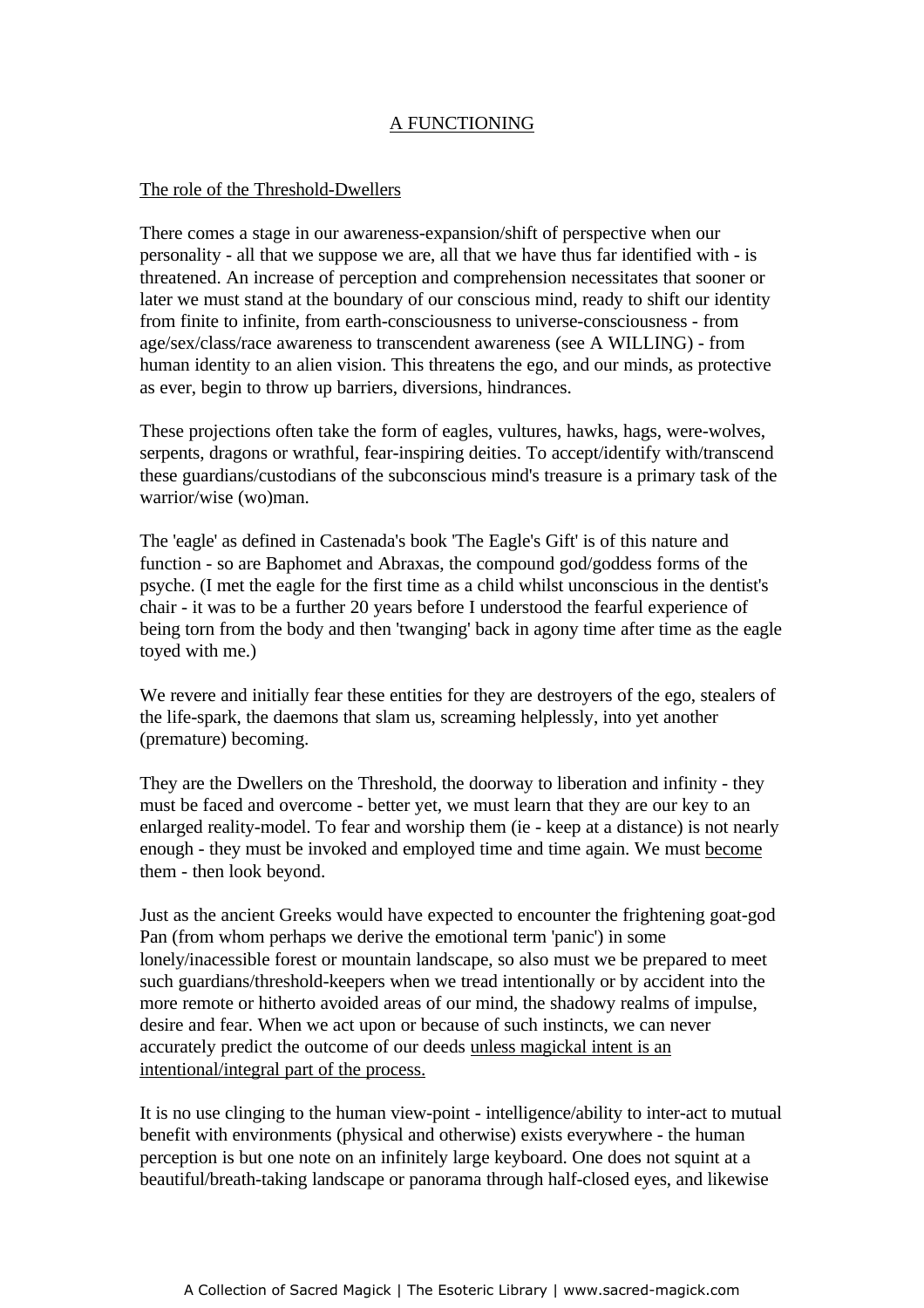one cannot appreciate chaos with a half-shut mind. In face, attitudes and actions that are above/outside the normal limits of human probability and purpose, beyond egocontrol/interference are probably more 'natural'/universe-whim-harmonised than our normal, everyday postures, both mental and physical.

Consider as many alternative stances as possible (believe in at least one improbability before breakfast!).

Knowledge/absorbtion of the Threshold-Dwellers is the birth-rite of a cosmo-gnostic entity.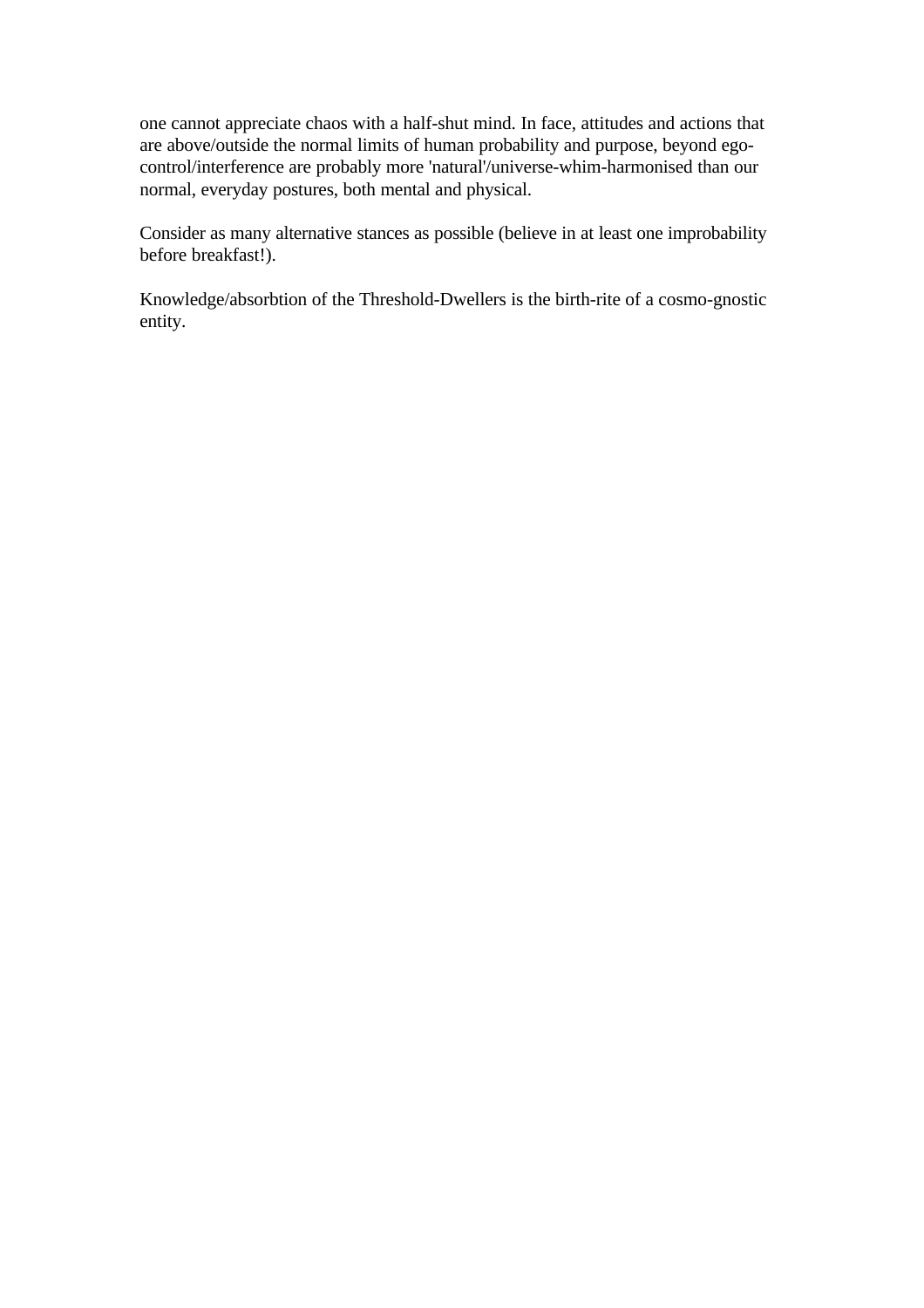# A WILLING

#### The cultivation of the 'vajra' awareness

The point where our conscious minds meet the sub/un-conscious, ie- the rest of the universe, is the field of action for the magickian.

Two important aspects of the magickal will must be fully understood, and that understanding then punched irrevocably into all future programmes. In other words two seemingly opposite or polarised attitudes/stances/pre-requisites for the action, both vital to the magickian's survival/success, must become 'second nature'. -

These are two aspects/extractions of the drive towards 'eros' and 'thanatos' - life, possession, control, light, love, desire, focus and decay, disintegration, death, darkness, disorder.

The first necessary (and much misunderstood) stance is the need to remain 'centred', self-aware, to retain one's 'spirit', to achieve self-possession (rather than possession or disintegration through some external agency), to seek an uninterrupted stream of consciousness/awareness whatever may happen, be it calamity, death or rebirth/becomings. It is a channelling process/tendency, an identification of the self as separate/disengaged from the rest of the universe.

The second is the need to transcend the human view-point (see A FUNCTIONING), to realise the narrowness, arrogance and ultimate impotence of one's present perception and to seek a re-alignment of one's will/vision to that of the universe/void/chaos flow. It is a diffusing process, an identification with something larger than the human perspective (that can, unchecked or abused, lead to false bliss, a nirbanic torpor, a capitulation of drive/energy).

Held/practised together these two polar opposites create a third, highest stance. As usual the tantrists have a word for it. The word 'vajra' or 'dorje' can either mean a diamond ie- that which is compact/focused, symmetrical/crystalised, unbreakable, immutable, untarnishable (part of the drive to eros/control, order, possession) or a thunderbolt ie- that which is frightening, all-powerful, ego-destructive, disintegrating (part of the drive to thanatos/disorder, ego-death). 'Vajra' therefore may also be held to mean both stances (diamond-eros and thunderbolt-thanatos) together/simultaneously. This captures nicely the feel of the third stance so let us call it the vajra-awareness.

As a bolt of lightning (the thunderbolt) strikes the earth, swift, random, brilliant (ILLUMINATING!), so too must the vajra-awareness be instantly in response, cultivated to be active/reactive to changing emotional states, rebirths, disasters and environments, being one with the lightning, being the lightning, flowing at one with all but retaining the diamond-hard yet infinitely flexible self-ness in the midst of conditions, manifestaions and becomings. The vajra-awareness is what it touches yet it retains its self-ness, wherever it alights there is totality and purity, where it is not are ignorance and eventual suffering.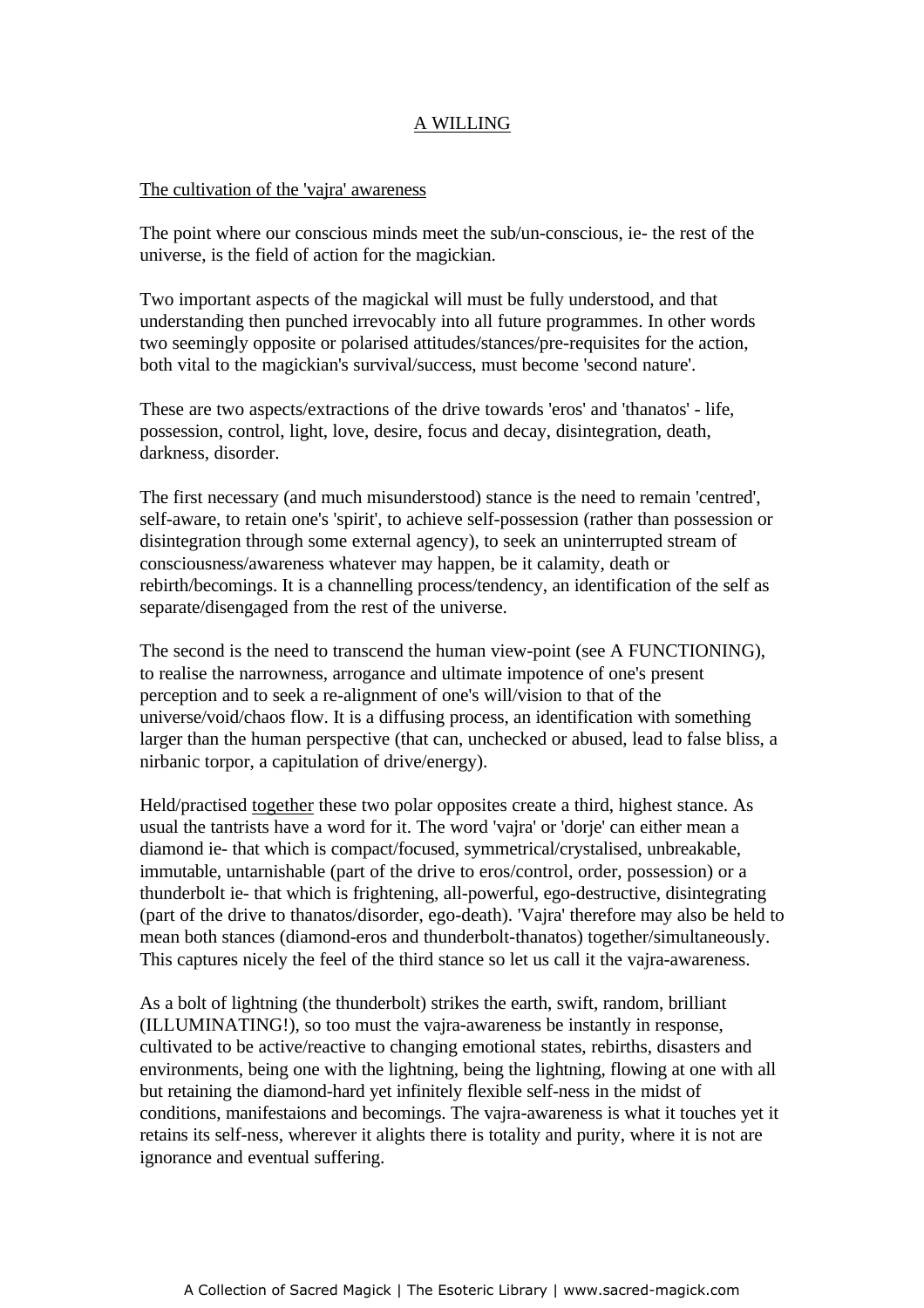The vajra-awareness, then is a conscious integration/inter-action with all that is - an eternal balance between self-knowing/posession and immersion in the ceaseless flux of the universe.

THROUGH THE ECSTACY OF THE SPIRIT AND JOY ON EARTH I WILL RETAIN THE VAJRA-AWARENESS THROUGH THE AGONY OF LONELINESS AND DESPAIR I WILL RETAIN THE VAJRA-AWARENESS THROUGH LOVE TO ALL BEINGS AND THROUGH REVENGE AND BLOODY DESTRUCTION I WILL RETAIN THE VAJRA-AWARENESS THROUGH ETERNAL RENEWAL AND TRHOUGH STAGNATION I WILL RETAIN THE VAJRA-AWARENESS PARTAKING OF THE WINE OF LIVE FEELING THE SCYTHE OF FREEZING FEAR I WILL RETAIN THE VAJRA-AWARENESS THROUGH KNOWLEDGE OF ETERNAL BECOMING THROUGH KNOWLEDGE OF TRANSIENT FORMS AND FLESH I WILL RETAIN THE VAJRA-AWARENESS THROUGH PEACE, FREEDOM, UNITY OR DIVERSITY I WILL RETAIN THE VAJRA-AWARENESS THROUGH WAR, OPPRESSION AND DISSENT I WILL RETAIN THE VAJRA-AWARENESS THROUGH BEAUTY AND ENCHANTMENT THROUGH HORROR AND DISILLUSIONMENT THROUGH POWER AND COMPASSION FUTILITY AND SPITE I WILL RETAIN THE VAJRA-AWARENESS THROUGH HONOUR, HUMILITY, WISTOM, REVERENCE AND MIRTH THROUGH TREACHERY, IGNORANCE, BLASPHEMY AND TEARS I WILL RETAIN THE VAJRA-AWARENESS AND I WILL FIND ALL WITHIN MYSELF AND I SHALL EXPERIENCE MY TOTALITY I AM ONE WITH MYSELF FROM THE VERY BEGINNING AND I SHALL FIND DELIGHT IN THE WAYS OF THE VOID WHICH IS CHAOS-FLOW AND CHANCE NAKED REALITY, SUPREME FANTASY AND ENDLESS BECOMING! (AUM YAB/YUM CHEN DORJE KHORLO!) (hail great father/mother the vajra centre (station))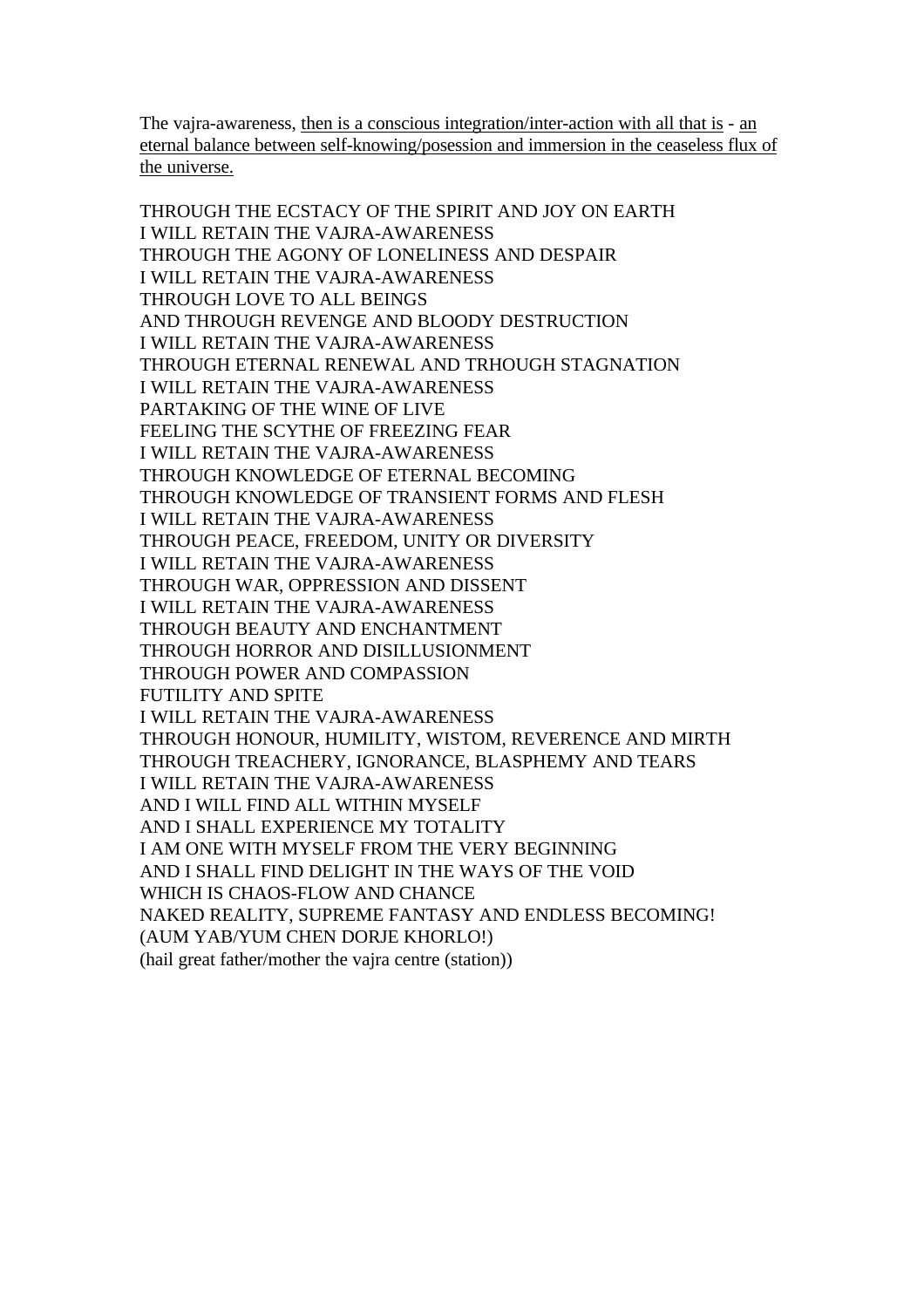#### A SUMMONING

A visualisation/invocation of Baphomet

THERE IT IS! THE DWELLER ON THE THRESHOLD IT IS BLUE-BLACK, THE COLOUR OF THE NIGHT SKY ITS HORNS ARE LONG, SHARP AND CLEAN AND THEY CATCH THE LIGHTNING

THE HEAD IS SHAGGY WITH INKY FUR TWO EYES OF YELLOW-GREEN THE THIRD IS SCARLET AND PIERCING AT THE NECK ARE SHORT, DARK TENTACLES LIKE THOSE OF A SOUID

THE CHEST AND BREASTS ARE FIRM AND FULL THE SHOULDERS STRONG, THE WAIST NARROW ALL METALLIC - AND YET IT IS THE SKIN AND IT MOVES AND FOLDS

THE ARMS ARE HUMAN THE FINGERS LONG AND WELL-FORMED WITH SHARP NAILS WEBBED WITH A THIN AND SUPPLE MEMBRANE

ALL IS BLUE-BLACK AND CATCHES THE LIGHTNING ABSORBS AND REFLECTS IT

THE HIPS, THIGHS AND LOIN AREA IS SHAGGY WITH DARK FUR LIKE THAT OF A BLACK BISON THE SEX-ORGANS CANNOT BE SEEN YET BOTH MALE AND FEMALE ORGANS ARE THERE BELOW THE KNEES THE SKIN IS LIKE THAT OF A CROCODILLE PATTERNED AND STRONG YET SMOOTHER SUPPLE, GLEAMING AND DARK

THE CLOVEN HOOVES ARE NOT OF HORN OR METAL BUT OF SOMETHING IN BETWEEN AS ARE THE HORNS ALL IS BLUE-BLACK AND ENORMOUS ALL-POWERFUL, LIGHTNING DECORATED AND IT IS BAPHOMET

AND THE WINGS ARE SPREAD AND THEY ARE WIDE THE LEADING EDGE LIKE AN EAGLE'S WING THE TRAILING EDGE LIKE A BAT'S WING SUPPLE AND LEATHERY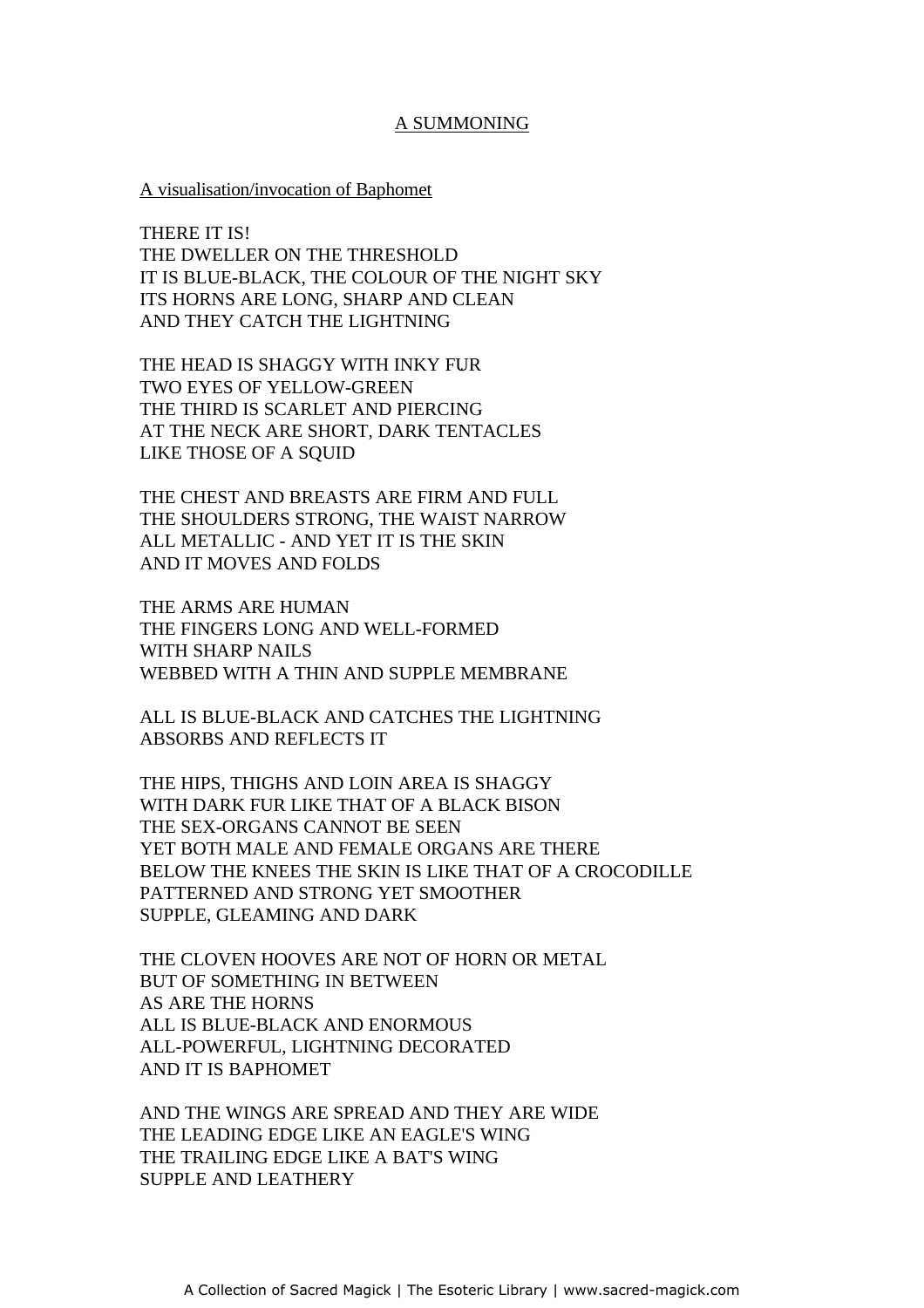## AND THE WINGS ARE BLUE-BLACK AND THEY COVER THE NIGHT SKY

AND BAPHOMET IS ALL THE SUM AND TOTAL OF ALL THE ENERGIES OF THE EARTH MECHANICAL, INSECT, REPTILE, BIRD, MAMMAL AND HUMAN, BOTH MALE AND FEMALE THE SYMBOL BEFORE ALL SYMBOLS THE SEAL OF THE UNIVERSE!

AND I FEEL ONE WITH BAPHOMET I AM YAB/YUM TRANSCENDED HE/SHE IS BORNLESS THE HORNS OF LIFE AND DEATH SUM AND TOTAL OF THE WORLD MALE AND FEMALE GOAT-GOD, MOTHER AND MORE BE-WITH-ME! CONSUMATION OF WISDOM BAPHOMET!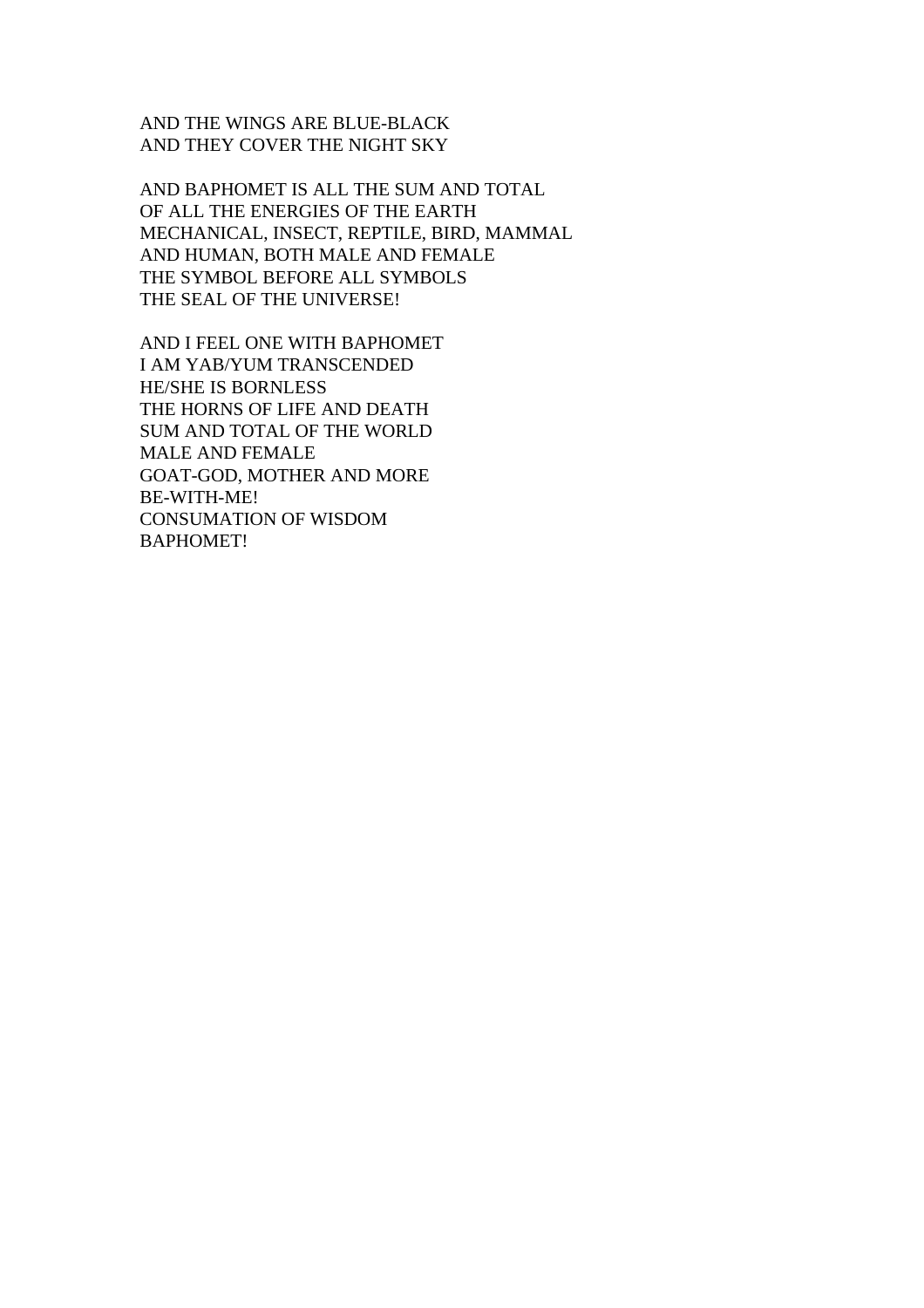### A CONDEMNATION

I find it inconceivable that so many talented occultists still cling to a perverted, postvictorian perspective of reality. The Golden Dawn and other movements of that ilk bestowed upon the world great pioneers/warriors (and I here acknowledge my debt and gratitude to them) but one can no longer trudge drearily in their well-worn footsteps, hoping that (by some process of sympathetic magic?) some of their accomplishments/abilities will rub off - if you pursue dinosaur tracks all you are likely to acquire are dinosaur droppings and a few bones - small reward for a life-time's work. A fossil is not a living creature - discovering someone else's reality and making it your own may be convenient and gratificatory, but it is also second-rate.

Taking one of the greatest pioneers of all as our example - Aleister Crowley - why elect/select as your guide through the vistas of inner space a man who apparently could only liason with his guardian angel through long and over-irksome ritual and whose patron entity could only communicate in cryptic and at times childish fashion? The Book Of The Law is indeed a master-piece but an over-rated work for all that, in today's consciousness-climate. It is significant that Aiwass, a herald of the new aeon, should encourage Crowley in the utilisation of ancient, traditional god-forms (Greek, Egyptian etc) - this is no doubt due to Aiwass's emenation from the third station of the tree of life - the sphere of Saturn (the Aquarian ruler). Learned/intuitive Kabalists will/should realise the attributes/connotations/implications.

There is little need to endure, for example, the absurdly tedious Abra-Melin ritual(s) to realise that one can surpass Crowley.

It is also ludicrous that a garbled, distorted, accumulation of half-truths and childish interpretations called The Holy Bible (a tome/tomb of 'Law' - the chronicles of a deathculture) should still carry any 'spiritual' authority. One of it's few useful/relevant passages (from the Book Of Revelations) is a thinly-veiled warning against (and a fear of) opening the chakras and prematurely awaking the dormant, reptilian part of the brain - a minor but potentially lethal chakra/nexus which can be sensed/energised by 'flooding' the back of the neck where the spine meets the skull. It was precisely this fear which caused Lovecraft to physically disown in later life his own claustrophobic visions of great serpentine entities, inspired by the once myth-encrusted Necronomicon (now a relatively standard grimoire).

I must confess however that it is sometimes mis-leading to judge a cosmology/system by it's source. I have a friend who drew his initial impetus from Tolkien's 'Lord Of The Rings' - the resulting world-view and techniques of magic were far from 'elven' - his work is grim, revengeful, bloody - and effective.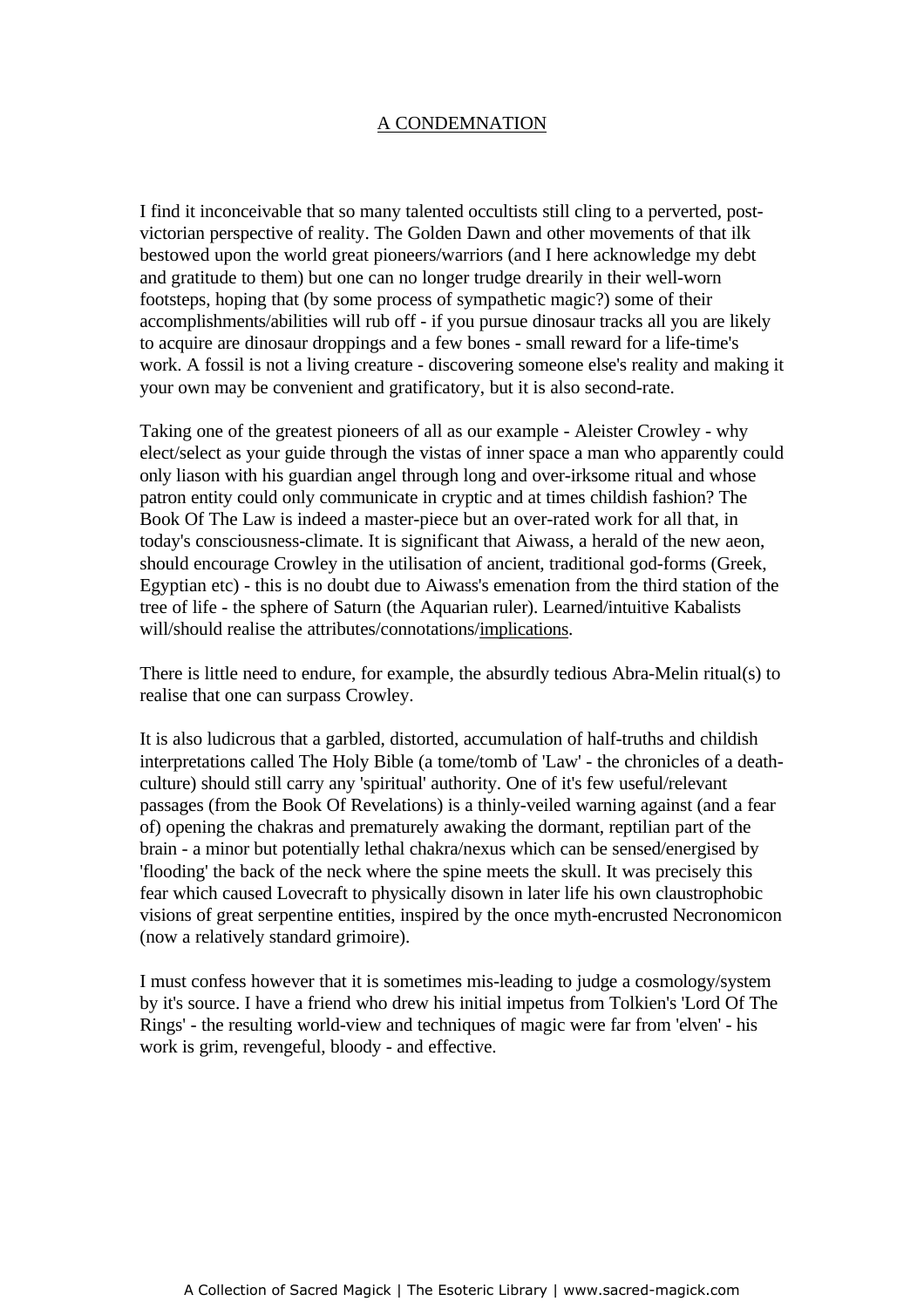# A DELIVERING

#### A prayer to the god/ess of Chaos

GOD/GODDESS, WHAT MUST I YET GIVE YOU! I BRING YOU MY FEAR, MY INSECURITIES, MY GUILT, MY CELEBRATIONS ACCEPT ALSO MY PAST, FOR THIS TOO I NOW DISCARD TAKE IN YOUR DARK HANDS MY FUTURE AND TOGETHER WE SHALL RIDE THE TIDES OF CHAOS LAUGHING, CRYING, IN AN AGONY OF JOY A UNION GREAT AND FRUITFUL! I CAN NO LONGER TAKE REFUGE IN ILLUSION COMPLACENCY AND WISHFUL THINKING I AM SCARRED WITH ERRORS AND IGNORANCE HEAL ME WITH MIRTH, MADNESS AND MYSTERY. O GREAT ONE! YOU ARE MY FRIEND THOUGH YOU SHOCK ME, DISTURB ME, AND SOMETIMES CAUSE ME PAIN YOU ARE MY FRIEND BECAUSE YOU WILL NOT LET ME SLEEP THE SLEEP OF LIES YOU COME TO ME IN MANY MASKS AND YET WHEN I SEEK TO SEE THEN I RECOGNISE MY FRIEND ONCE AGAIN YOU PICK UP AND MAGNIFY MY EVERY MISTAKE YOU TAKE ME AT MY WORD AND ACT ACCORDINGLY YOU MOCK MY SURPRISE WHEN I REPEAT MY MISTAKES AND SUFFER YET ONE MORE TIME YOUR SCOFF AT MY SELF-PITY AND TEASE ME UNTIL I ONCE MORE UNDERSTAND, ACCEPT AND ESCAPE YOU THROW DEATH AND MISERY IN MY FACES AS A BOUQUET TO SHOW YOUR LOVE, AWAKENING ME, GIVING ME THE JOY OF THE MOMENT AND THE MOTIVATION FOR MAGICK YOU BRING ME, UNEXPECTED, COMPASSION, ENCOURAGEMENT, THANKFULNESS YOU SURPRISE ME CONSTANTLY YOU BREAK ALL HABITS TO TEST MY AWARENESS YOU WALK IN MY SLEEP WITH FOOTSTEPS LIKE THUNDER YOU STIMULATE ME IN ENDLESS NEW BECOMINGS SOOTHING ME TOO, IN THE BALANCE AND INTEGRATION OF OPPOSITES YOUR PASSION, SO INTENSE, APPROACHES SERENITY YOUR CALMNESS IS INHUMAN, IMPLACABLE, UNSETTLING YOUR TEACHING THE HARDEST I KNOW YOUR LESSONS THE SIMPLEST ALL IS CHAOS-FLOW! THE VOID, THW WORKINGS OF THE UNIVERSE-WILL ALL IS YOU, O GREAT ONE!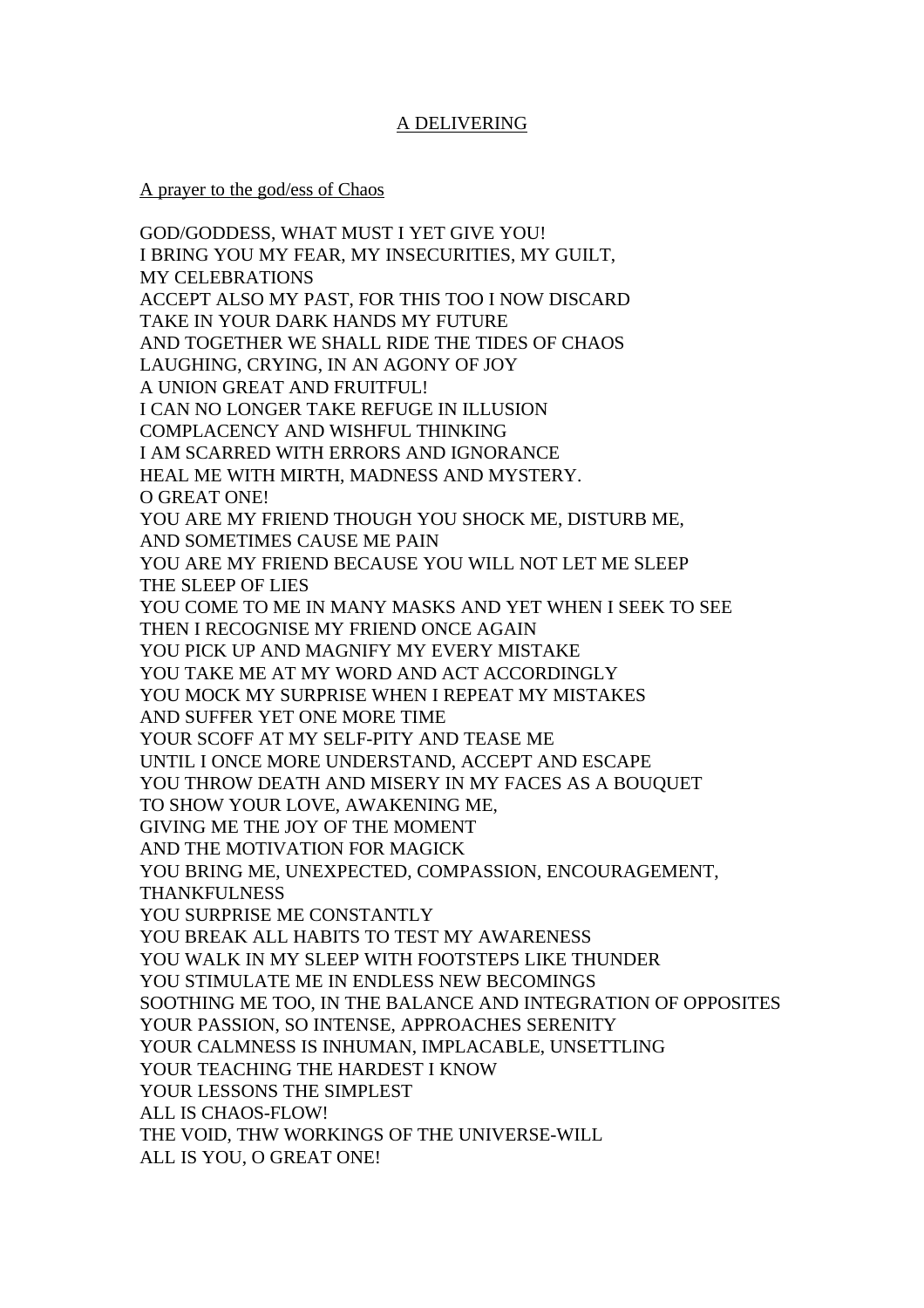# A MEDITATION (1)

#### The Skeleton Meditation

- for rest/rejuvenation and for dis-identity with the body - a useful preparation for death-experiences and astral travel. Sit cross-legged or kneel on a flat, comfortable surface, eg- a carpeted floor, and take a few minutes to compose/quieten the mind. Begin to visualise/compose/quieten the mind. Begin to visualise/imagin your skin, flesh and muscle growing soft and flaccid, peeling from your skull and running like candlewax down your body and onto the floor (with it goes any anxieties, problems, hindrances to relaxation etc). Continue this process, letting the flesh roll from your neck, shoulders, arms and chest etc, until all that is left is a sitting or kneeling skeleton. Take your time and perform the exercise as intensely as you can.

Now you can begin to reverse the process - imagine fresh, firm, healthy and vigorous new flesh and skin growing/attaching itself to the bones. Work from the toes up, finishing the visualisation with a rested, rejuvenated, poised mind and body.

Given the right (dramatic) circumstances ie- midnight in a dark room with eerie music or sound-effects in the background or a forest/deserted house/scrap of wasteland at twilight, this can prove a most stimulating experience.

Those of you who have performed the ancient Tibetan Chad (cutting off/dismemberment) ritual should take to this exercise like a duck to water.

nb- the skeleton meditation can be used as a substitute for chakra-cleaning exercises prior to a ritual.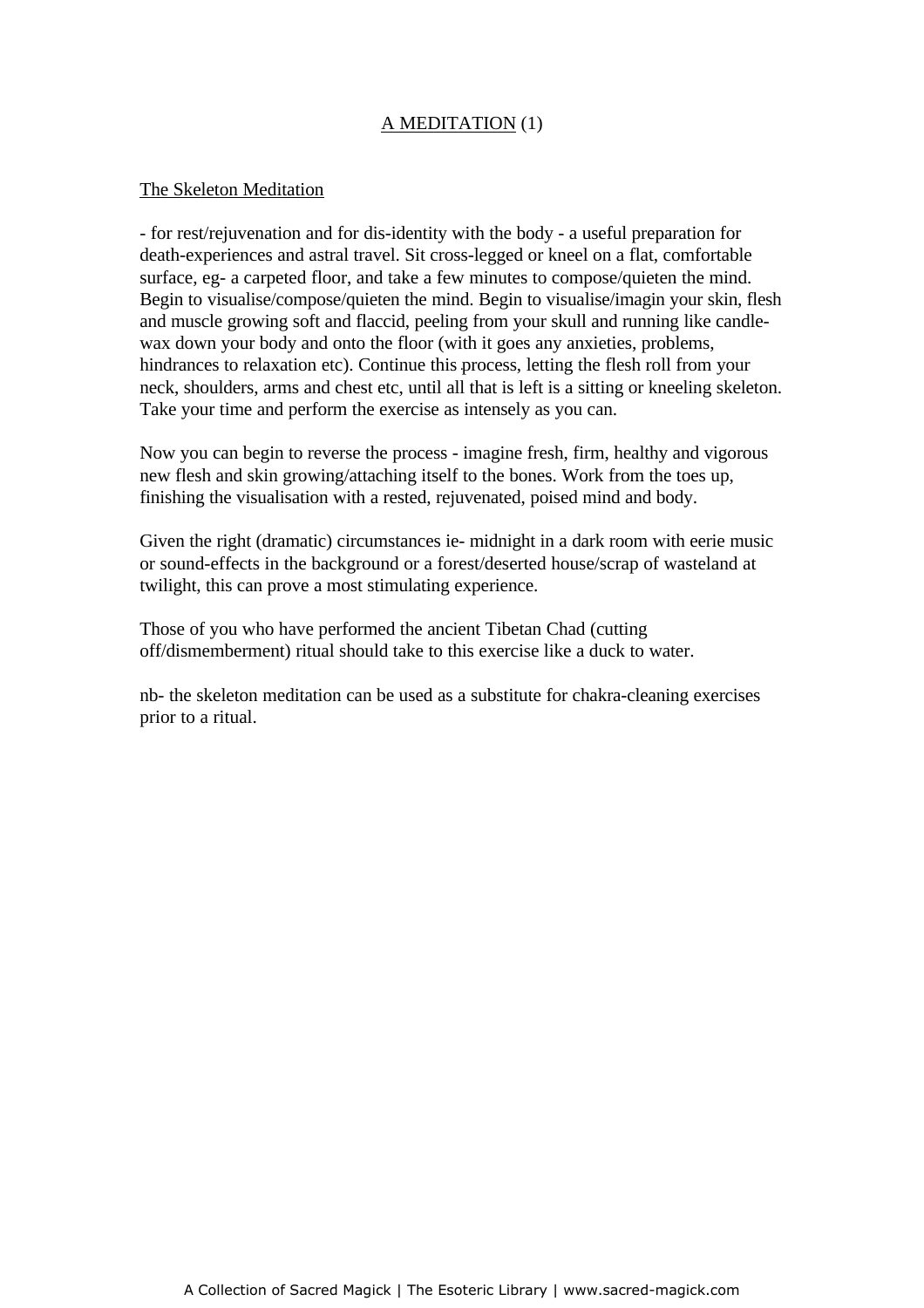# A MEDITATION (2)

#### The Tower Meditation

nb- not to be confused with the tarot meditation(s) of the same name.

This meditation is in essence a psychic/imaginary exploration of the chakras (it is not necessary to accept the existence/relevance of chakras as anything other than a working theory in order to gain benefit from this exercise). Each centre/nexus is visualised as a room in a lonely and mysterious old tower, the rooms being connected by a spiral staircase. Each room has it's own inhabitants (with whom you may converse), colour-scheme, atmosphere etc. The exercise may be performed as a sequence of visualisations, one per day for a week, or each room/chakra can be visited whenever there is a need/desire/whim.

The visualisation should always commence with an approach to the tower- this will set the scene, prepare the imagination/aid receptivity. I have listed below a set of possible correspondences for each room - obviously you will find/experience your own.

Those of you accustomed to path-working on the tree of ancients will find this meditation most compatible with your own practiques.

root chakra- a dungeon/stone walls/musty smells/darkness/whispers/a warder or custodian/a question to be answered or a choice to be made.

sex chakra- a cellar/a strong, dark, sexual person/masks/musk and similar scents/flickering light/actions to be taken/colours such as purple and silver/nervous excitement/cats and dogs.

navel chakra- mid-morning/a boiler room/a bald, squat man in orange overalls/steam and noise/an atmosphere of business.

heart chakra- ground level/midday/french windows/a garden/jewelled splendour/hawks and parrots/twins - one fair and helpful, the other dark and haughty.

throat chakra- afternoon/a woman's bedroom, not used much/velvet/dark blue curtains/incense or perfume/souvenirs and photographs/something hidden or lost.

third eye chakra- late afternoon/a white, dusty attic/bare floorboards/small window(s)/a trap-door in the ceiling/an old man sking questions/decisions to be made.

crown chakra- roof with parapet/the world far below/birds flying past/the wide open sky/brilliant sunshine/being robed in rainbow colours.

Those blessed with courage/impatience/recklessness may choose to finish the visualisation-sequence with a Castenadaesque leap from the roof. This can prove extremely entertaining and informative but will have little impact (pardon the pun)